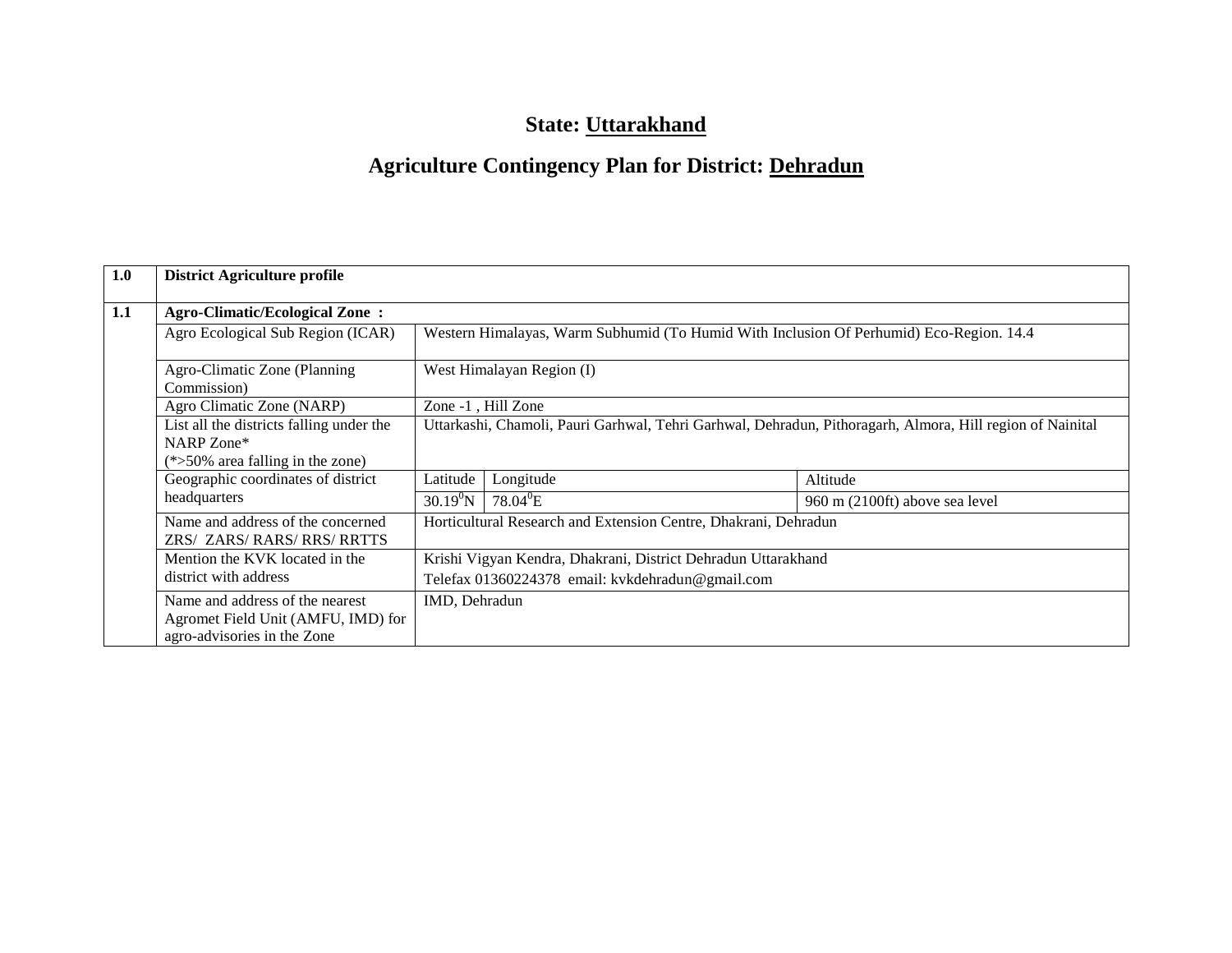| 1.2 | Rainfall               | Normal RF(mm) | <b>Normal Onset</b>             | <b>Normal Cessation</b>      |  |
|-----|------------------------|---------------|---------------------------------|------------------------------|--|
|     |                        |               | specify week and month)         | (specify week and month)     |  |
|     | SW monsoon (June-Sep): | 1767.6        | $1st$ week of June              | Forth week of September      |  |
|     | NE Monsoon(Oct-Dec):   | 86.8          | 1 <sup>st</sup> week of October | $3^{rd}$<br>week of November |  |
|     | Winter (Jan-March)     | 147.6         |                                 | $\overline{\phantom{a}}$     |  |
|     | Summer (Apr-May)       | 63.7          | -                               | $\overline{\phantom{a}}$     |  |
|     | Annual                 | 2065.7        |                                 | $\overline{\phantom{0}}$     |  |

| 1.3 | <b>Land use</b>  | Geographical | Cultivable | Forest | Land under  | Permanent | Cultivable | Land   | Barren and   | Current | Other   |
|-----|------------------|--------------|------------|--------|-------------|-----------|------------|--------|--------------|---------|---------|
|     | pattern of the   | area         | area       | area   | non-        | pastures  | wasteland  | under  | uncultivable | fallows | fallows |
|     | district (latest |              |            |        | agricultura |           |            | Misc.  | land         |         |         |
|     | statistics)      |              |            |        | luse        |           |            | tree   |              |         |         |
|     |                  |              |            |        |             |           |            | crops  |              |         |         |
|     |                  |              |            |        |             |           |            | and    |              |         |         |
|     |                  |              |            |        |             |           |            | groves |              |         |         |
|     | Area $(000'$ ha) | 308.8        | 49.9       | 20.5   | 21.4        | 0.2       | 63.4       | 14.7   | 36.2         | 8.3     |         |
|     |                  |              |            |        |             |           |            |        |              |         |         |

| 1.4 | Major Soils (common names like red | Area $(^{000}$ ha)** | Percent (%) of total geographical area |
|-----|------------------------------------|----------------------|----------------------------------------|
|     | sandy loam deep soils (etc.,)*     |                      |                                        |
|     | . .                                |                      |                                        |
|     | $\bigcap$<br><u>.</u>              |                      |                                        |
|     | .ر                                 |                      |                                        |
|     | 4.                                 |                      |                                        |
|     | $\overline{\phantom{a}}$           |                      |                                        |
|     | Others (specify):                  |                      |                                        |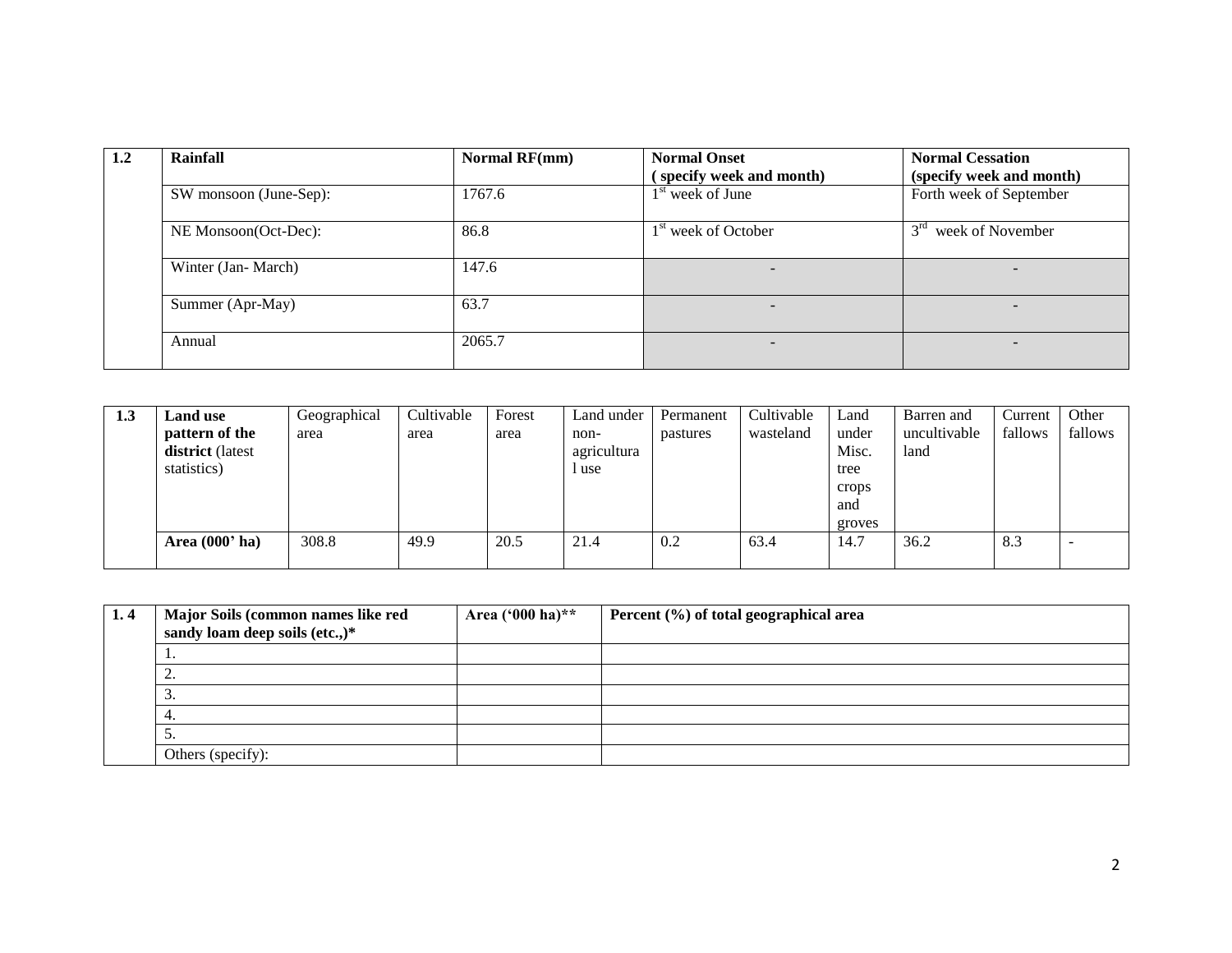| -1.5 | <b>Agricultural land use</b> | Area $('000 ha)$ | Cropping intensity % |
|------|------------------------------|------------------|----------------------|
|      | Net sown area                | 45.5             |                      |
|      | Area sown more than once     | 20.8             | .45.7                |
|      | Gross cropped area           | 66.3             |                      |

| <b>Irrigation</b>                                                                                     | Area ('000 ha)                   |                |                                                                                                   |  |  |  |  |
|-------------------------------------------------------------------------------------------------------|----------------------------------|----------------|---------------------------------------------------------------------------------------------------|--|--|--|--|
| Net irrigated area                                                                                    | 22.5                             |                |                                                                                                   |  |  |  |  |
| Gross irrigated area                                                                                  | 34.2                             |                |                                                                                                   |  |  |  |  |
| Rainfed area                                                                                          | 32.0                             |                |                                                                                                   |  |  |  |  |
| <b>Sources of Irrigation</b>                                                                          | Number                           | Area ('000 ha) | Percentage of total irrigated area                                                                |  |  |  |  |
| Canals                                                                                                |                                  | 13.5           |                                                                                                   |  |  |  |  |
| <b>Tanks</b>                                                                                          | 1219                             |                |                                                                                                   |  |  |  |  |
| Open wells                                                                                            |                                  |                |                                                                                                   |  |  |  |  |
| Bore wells                                                                                            | 529                              |                |                                                                                                   |  |  |  |  |
| Lift irrigation schemes                                                                               |                                  |                |                                                                                                   |  |  |  |  |
| Micro-irrigation                                                                                      |                                  |                |                                                                                                   |  |  |  |  |
| Other sources (please specify)                                                                        |                                  | 5.6            |                                                                                                   |  |  |  |  |
| <b>Total Irrigated Area</b>                                                                           |                                  |                |                                                                                                   |  |  |  |  |
| Pump sets                                                                                             |                                  |                |                                                                                                   |  |  |  |  |
| No. of Tractors                                                                                       |                                  |                |                                                                                                   |  |  |  |  |
| Groundwater availability and use* (Data<br>source: State/Central Ground water<br>Department /Board)   | No. of blocks/<br><b>Tehsils</b> | $(\% )$ area   | Quality of water (specify the problem<br>such as high levels of arsenic,<br>fluoride, saline etc) |  |  |  |  |
| Over exploited                                                                                        |                                  |                |                                                                                                   |  |  |  |  |
| Critical                                                                                              |                                  |                |                                                                                                   |  |  |  |  |
| Semi-critical                                                                                         |                                  |                |                                                                                                   |  |  |  |  |
| Safe                                                                                                  |                                  |                |                                                                                                   |  |  |  |  |
| Wastewater availability and use                                                                       |                                  |                |                                                                                                   |  |  |  |  |
| Ground water quality                                                                                  |                                  |                |                                                                                                   |  |  |  |  |
| *over-exploited: groundwater utilization > 100%; critical: 90-100%; semi-critical: 70-90%; safe: <70% |                                  |                |                                                                                                   |  |  |  |  |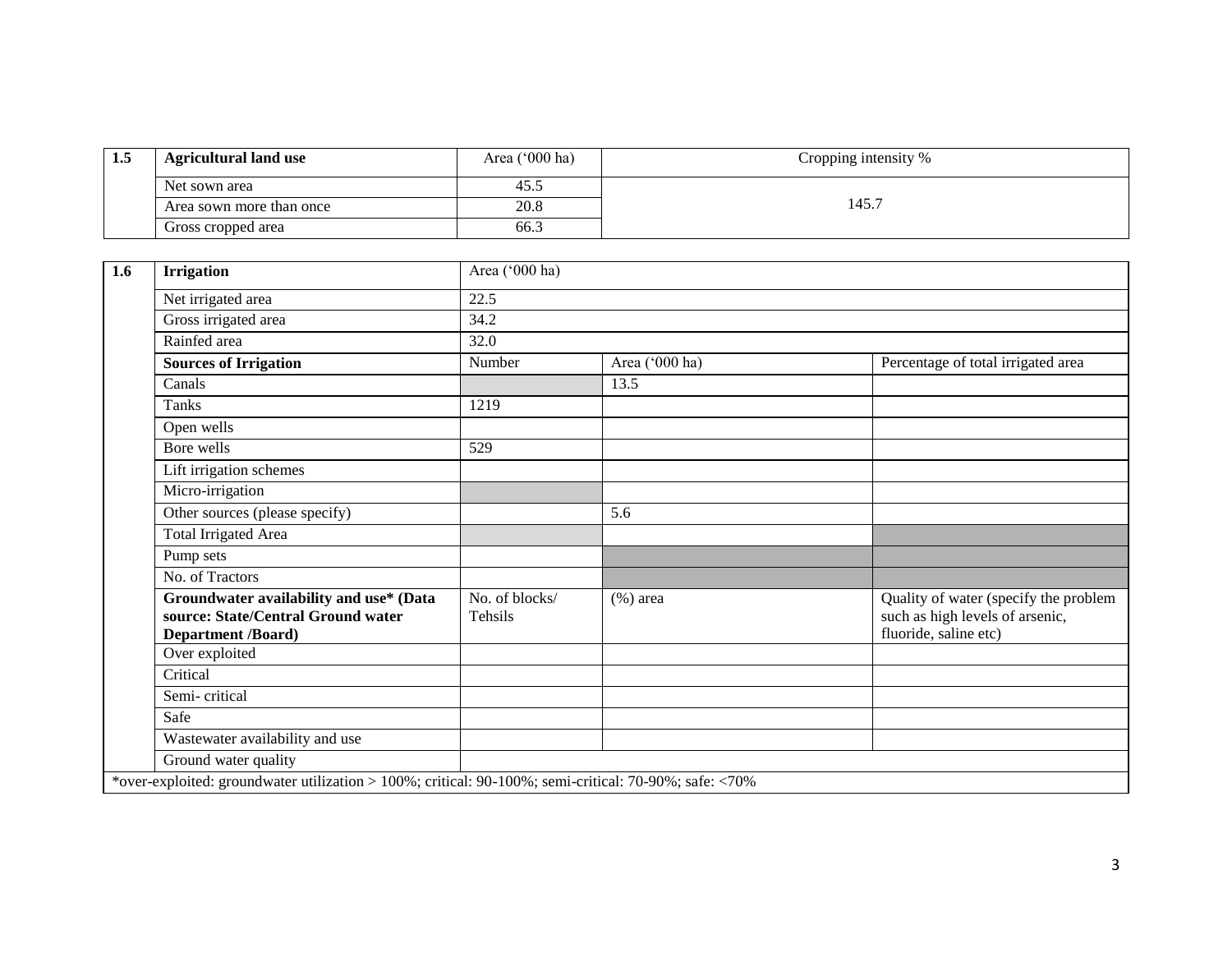| 1.7     | <b>Major field crops</b> |                   |                |              | Area ('000 ha)   |                |              |                    |
|---------|--------------------------|-------------------|----------------|--------------|------------------|----------------|--------------|--------------------|
|         | cultivated               |                   | <b>Kharif</b>  |              |                  | Rabi           |              | <b>Grand</b> total |
|         |                          | <b>Irrigated</b>  | <b>Rainfed</b> | <b>Total</b> | <b>Irrigated</b> | <b>Rainfed</b> | <b>Total</b> |                    |
| Cereals | Wheat                    | $\qquad \qquad -$ |                |              |                  |                | 20.3         | 20.3               |
|         | Rice                     | ٠                 |                | 11.4         |                  |                |              | 11.4               |
|         | Maize                    |                   |                | 9.3          |                  |                |              | 9.3                |
|         | Barnyard millet          |                   |                | 1.7          |                  |                |              | 1.7                |
|         | Finger millet            |                   |                | 0.8          |                  |                |              | 0.8                |
|         | <b>Barley</b>            |                   |                |              |                  |                | 0.7          | 0.7                |
| Pulses  | French bean              |                   |                | 0.8          |                  |                |              | 0.8                |
|         | Horsegram                |                   |                | 0.7          |                  |                |              | 0.7                |
|         | Blackgram                |                   |                | 0.6          |                  |                |              | 0.6                |
|         | Lentil                   |                   |                |              |                  |                | 0.4          | 0.4                |
|         | Redgram                  |                   |                | 0.2          |                  |                |              | 0.2                |
|         | Chickpea                 |                   |                |              |                  |                | 0.03         | 0.03               |
|         | Soybean (black)          |                   |                | 0.003        |                  |                |              | 0.003              |
| Oilseed | Mustard                  |                   |                |              |                  |                | 0.3          | 0.3                |
|         | Sesame                   |                   |                | 0.3          |                  |                |              | 0.3                |
|         | Groundnut                |                   |                | 0.1          |                  |                |              | 0.1                |
|         | Soybean                  |                   |                | 0.01         |                  |                |              | $0.01\,$           |
| Others  | Sugarcane                |                   |                | 5.4          |                  |                |              | 5.4                |
|         | Amaranth                 |                   |                | 1.2          |                  |                |              | 1.2                |

#### **1.7 Area under major field crops & horticulture (2010-11) ( Directorate of agriculture, Uttarakhand)**

| Horticulture   |       | Total area ('000 ha) |  |  |  |  |  |  |
|----------------|-------|----------------------|--|--|--|--|--|--|
| crops – Fruits | Apple | 4.,                  |  |  |  |  |  |  |
|                | Pear  | 1.4                  |  |  |  |  |  |  |
|                | Peach | U.J                  |  |  |  |  |  |  |
|                | Plum  | 1.0                  |  |  |  |  |  |  |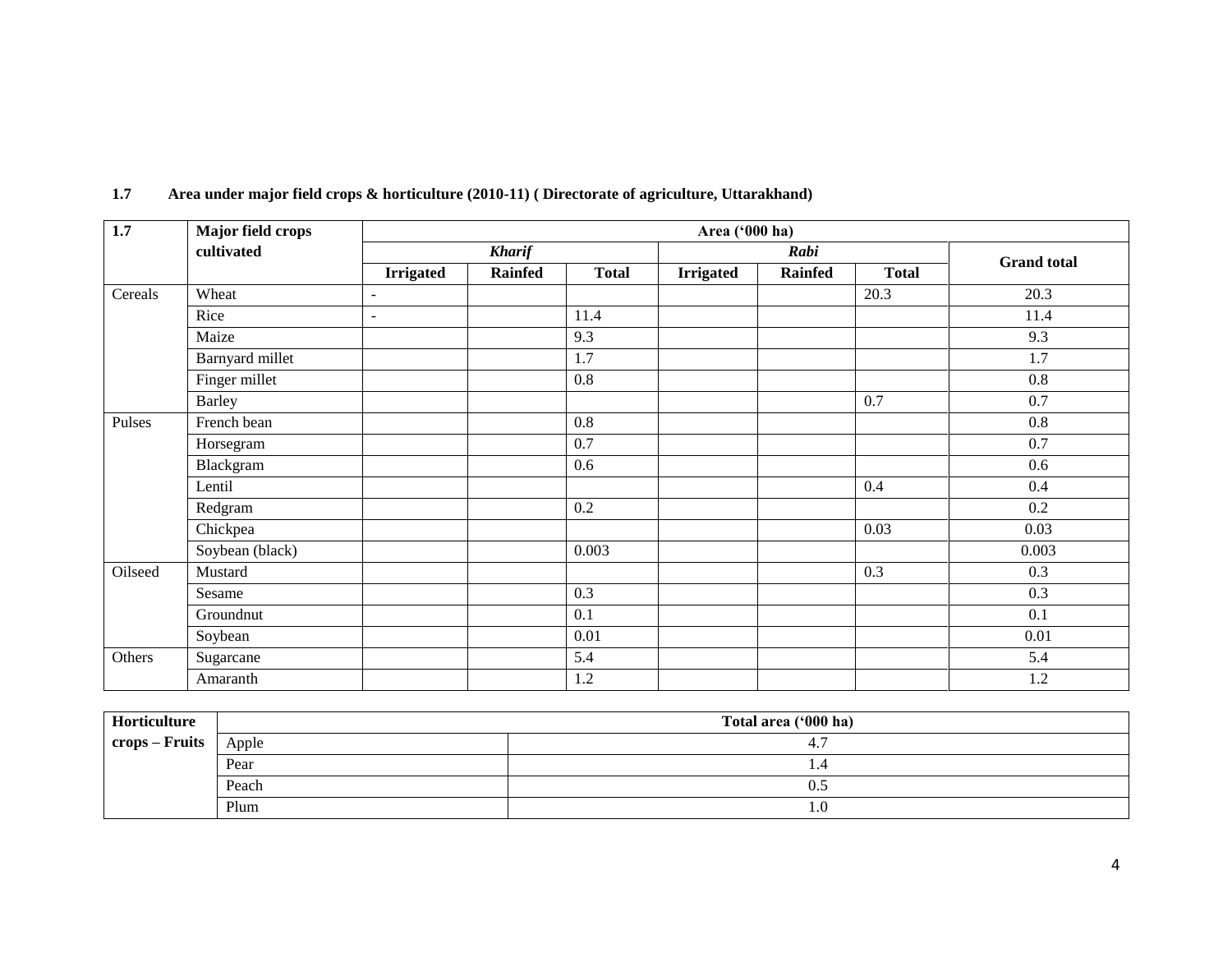|                   | Apricot                             |                      | 1.1                      |                |  |  |  |  |  |
|-------------------|-------------------------------------|----------------------|--------------------------|----------------|--|--|--|--|--|
|                   | Walnut                              |                      | 2.7                      |                |  |  |  |  |  |
|                   | Citrus                              |                      | 2.5                      |                |  |  |  |  |  |
|                   | Mango                               |                      | 6.0                      |                |  |  |  |  |  |
|                   | Litchi                              |                      | 3.7                      |                |  |  |  |  |  |
|                   | Aonla                               |                      | 0.1                      |                |  |  |  |  |  |
|                   | Guava                               |                      | 0.1                      |                |  |  |  |  |  |
| Horticulture      | Horticulture crops - Vegetables     |                      | Total area ('000 ha)     |                |  |  |  |  |  |
| $crops -$         | Potato                              |                      | 0.668                    |                |  |  |  |  |  |
| <b>Vegetables</b> | Ginger                              |                      | 0.406                    |                |  |  |  |  |  |
|                   | Vegetable pea                       |                      | 1.567                    |                |  |  |  |  |  |
|                   | Radish                              | 0.276                |                          |                |  |  |  |  |  |
|                   | French bean                         | 0.962                |                          |                |  |  |  |  |  |
|                   | Cabbage                             | 0.583                |                          |                |  |  |  |  |  |
|                   | Cauliflower                         |                      | 0.782                    |                |  |  |  |  |  |
|                   | Onion                               |                      | 0.425                    |                |  |  |  |  |  |
|                   | Capsicum                            |                      | 0.077                    |                |  |  |  |  |  |
|                   | Okra                                |                      | 0.754                    |                |  |  |  |  |  |
|                   | Tomato                              |                      | 1.061                    |                |  |  |  |  |  |
|                   | <b>Brinjal</b>                      |                      | 0.365                    |                |  |  |  |  |  |
|                   | <b>Medicinal and Aromatic crops</b> | $\blacksquare$       | $\overline{\phantom{0}}$ | $\blacksquare$ |  |  |  |  |  |
|                   | <b>Plantation crops</b>             | $\blacksquare$       | $\blacksquare$           | ٠              |  |  |  |  |  |
|                   | <b>Fodder crops</b>                 | Total area ('000 ha) |                          |                |  |  |  |  |  |
|                   | Fodder                              |                      | 3.2                      |                |  |  |  |  |  |
|                   | Total fodder crop area              | 3.2                  |                          |                |  |  |  |  |  |

| 1.8 | <b>Livestock</b>               | <b>Male ('000)</b> | Female ('000) | Total $(900)$ |  |
|-----|--------------------------------|--------------------|---------------|---------------|--|
|     | Indigenous cattle              | 65846              | 32271         | 98117         |  |
|     | Improved / Crossbred cattle    | 6077               | 33714         | 39791         |  |
|     | Buffaloes (local low yielding) | 7151               | 64534         | 71685         |  |
|     | <b>Graded Buffaloes</b>        |                    | 44229         | 44229         |  |
|     | Goat                           | 38368              | 63874         | 102242        |  |
|     | Sheep                          | 1339               | 14427         | 15766         |  |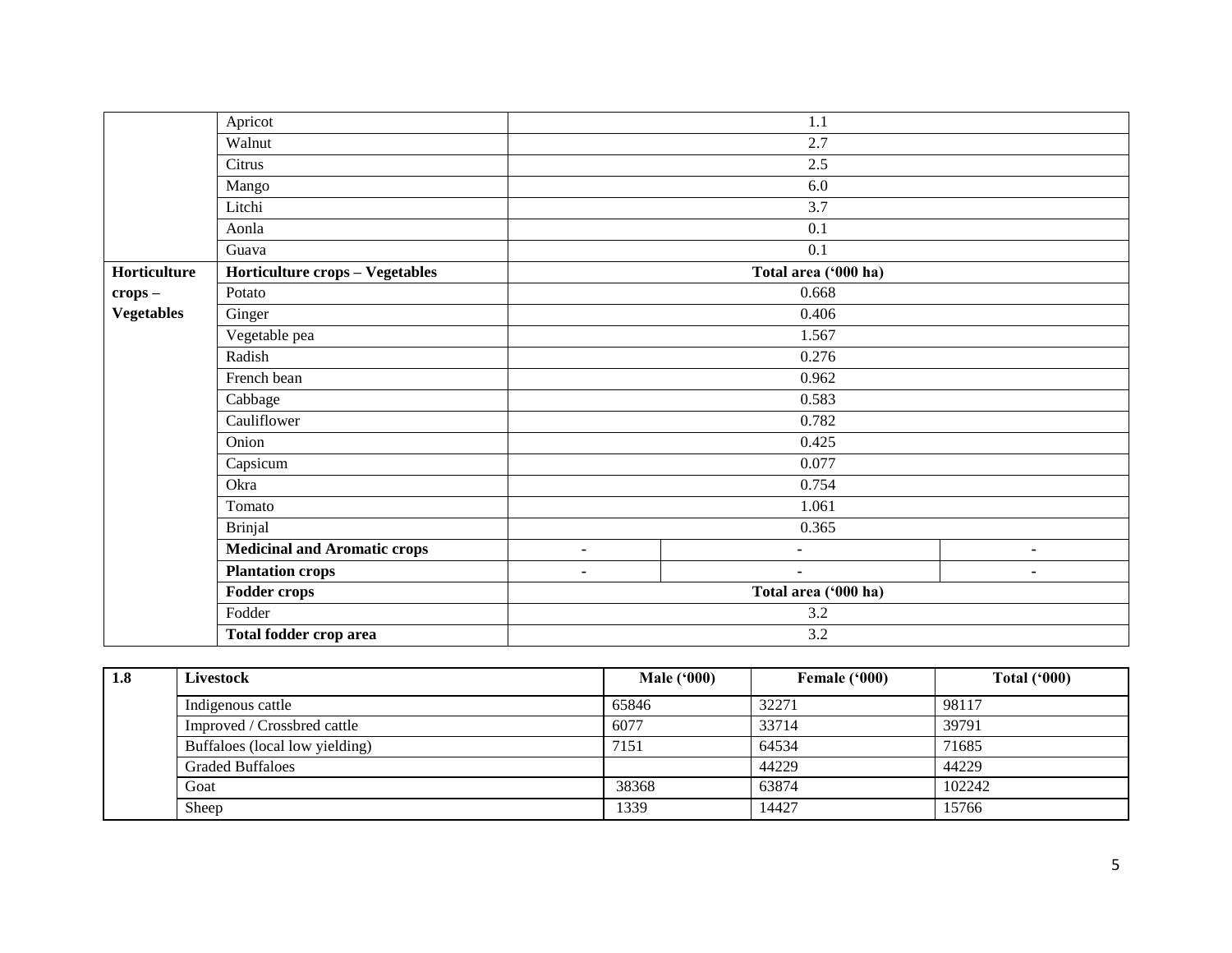|      | Others (Camel, Pig, Yak, horse, mule, donkey etc.)                | horse & mule -2014<br>swine-387 |  |                | 557<br>429 |                    |                                          | 2571<br>816               |                                                                               |                                   |
|------|-------------------------------------------------------------------|---------------------------------|--|----------------|------------|--------------------|------------------------------------------|---------------------------|-------------------------------------------------------------------------------|-----------------------------------|
|      | Commercial dairy farms (Number)                                   |                                 |  |                |            |                    |                                          |                           |                                                                               |                                   |
| 1.9  | <b>Poultry</b>                                                    |                                 |  | No. of farms   |            |                    |                                          | Total No. of birds ('000) |                                                                               |                                   |
|      | Commercial                                                        |                                 |  | 140949         |            | 359300             |                                          |                           |                                                                               |                                   |
|      | Backyard                                                          |                                 |  | 22261          |            |                    |                                          |                           |                                                                               |                                   |
| 1.10 | Fisheries (Data source: Chief Planning Officer)                   |                                 |  |                |            |                    |                                          |                           |                                                                               |                                   |
|      | A. Capture                                                        |                                 |  |                |            |                    |                                          |                           |                                                                               |                                   |
|      | i) Marine (Data Source: Fisheries Department)<br>No. of fishermen |                                 |  | <b>Boats</b>   |            |                    |                                          | <b>Nets</b>               |                                                                               | <b>Storage</b><br>facilities (Ice |
|      |                                                                   |                                 |  | Mechanized     |            | Non-<br>mechanized | Mechanized<br>(Trawl nets,<br>Gill nets) |                           | Non-<br>plants etc.)<br>mechanized<br>(Shore Seines,<br>Stake & trap<br>nets) |                                   |
|      |                                                                   | $\blacksquare$                  |  | $\blacksquare$ |            | ٠                  | ۰                                        | $\blacksquare$            |                                                                               | ٠                                 |
|      | ii) Inland (Data Source: Fisheries Department)                    | No. Farmer owned ponds          |  |                |            |                    | <b>No. of Reservoirs</b>                 |                           | No. of village tanks                                                          |                                   |
|      |                                                                   | $\blacksquare$                  |  |                |            |                    |                                          |                           |                                                                               |                                   |
|      | <b>B.</b> Culture                                                 |                                 |  |                |            |                    |                                          |                           |                                                                               |                                   |
|      |                                                                   |                                 |  |                |            |                    | Water Spread Area (ha)                   | <b>Yield</b><br>(t/ha)    | Production ('000 tons)                                                        |                                   |
|      | i) Brackish water (Data Source: MPEDA/Fisheries Department)       |                                 |  |                |            |                    |                                          |                           |                                                                               |                                   |
|      | ii) Fresh water (Data Source: Fisheries Department)               |                                 |  |                |            |                    |                                          | $\overline{\phantom{0}}$  |                                                                               |                                   |
|      | <b>Others</b>                                                     |                                 |  |                |            | $\blacksquare$     |                                          | $\blacksquare$            |                                                                               |                                   |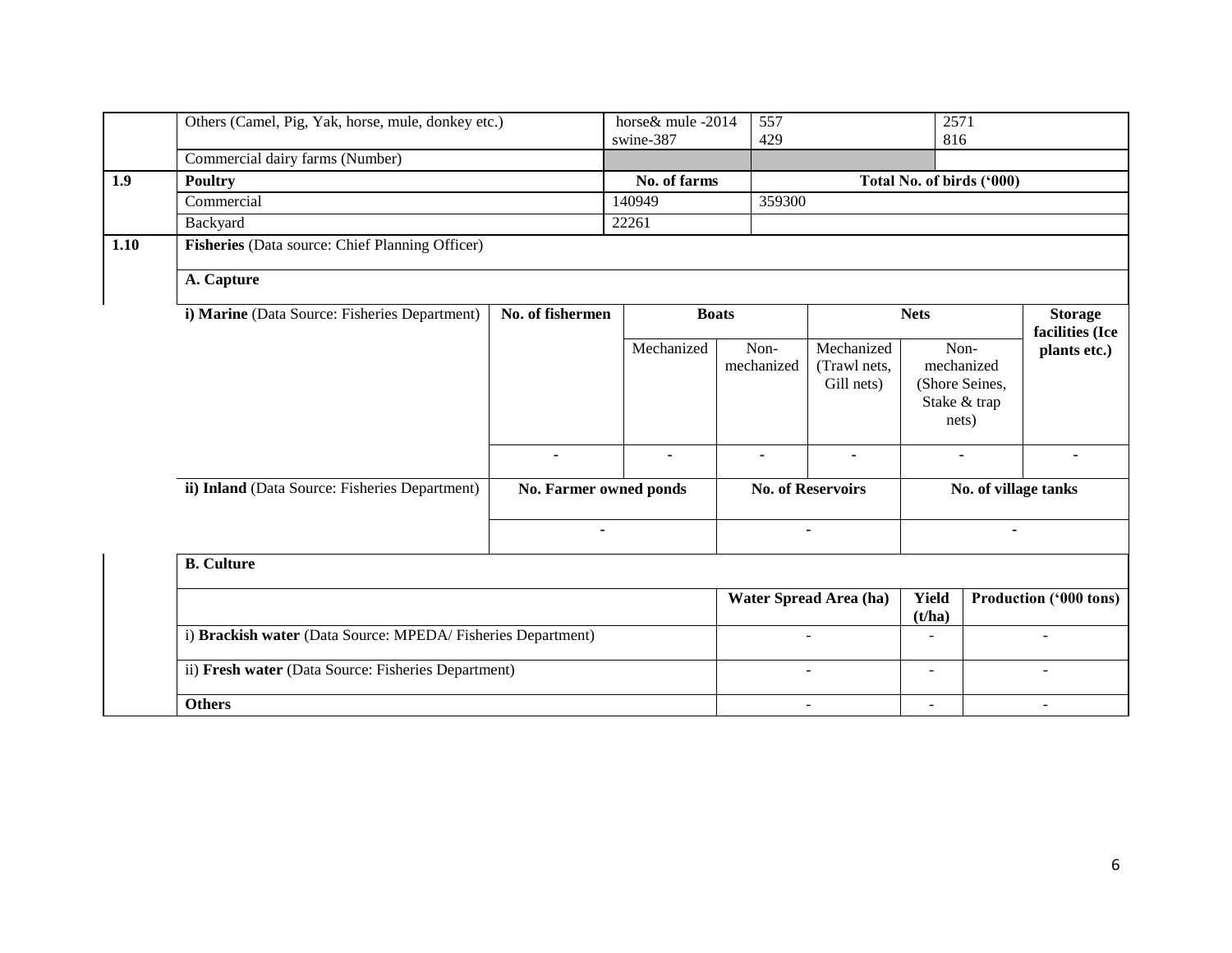| $\overline{1.11}$ | Name of crop       |                  | <b>Kharif</b>                                                     |                  | Rabi         |           | <b>Summer</b> |                   | <b>Total</b> |
|-------------------|--------------------|------------------|-------------------------------------------------------------------|------------------|--------------|-----------|---------------|-------------------|--------------|
|                   |                    | Production       | Productivity                                                      | Production ('000 | Productivity | Productio | Productivity  | Productio         | Productivi   |
|                   |                    | (000 t)          | (kg/ha)                                                           | t)               | (kg/ha)      | n (000 t) | (kg/ha)       | n (°000 t)        | ty (kg/ha)   |
|                   |                    |                  | Major Field crops (Crops to be identified based on total acreage) |                  |              |           |               |                   |              |
| Cereal            | Wheat              |                  |                                                                   | 48.3             | 2376.1       |           |               | 48.3              | 2376.1       |
|                   | Rice               | 22.4             | 1968.9                                                            |                  |              |           |               | $\overline{22.4}$ | 1968.9       |
|                   | <b>Barley</b>      |                  |                                                                   | $\overline{1.3}$ | 1957.0       |           |               | $\overline{1.3}$  | 1957.0       |
|                   | Maize              | 17.0             | 1833.9                                                            |                  |              |           |               | 17.0              | 1833.9       |
|                   | Barnyard<br>millet | 2.6              | 1594.6                                                            |                  |              |           |               | 2.6               | 1594.6       |
|                   | Finger millet      | $\overline{1.1}$ | 1294.9                                                            |                  |              |           |               | $\overline{1.1}$  | 1294.9       |
|                   | Sugarcane          | 314.3            | 58700.0                                                           |                  |              |           |               | 314.3             | 58700.0      |
|                   | Amaranth           | 7.1              | 598.6                                                             |                  |              |           |               | 7.1               | 598.6        |
| Pulses            | Blackgram          | $\overline{0.4}$ | 643.3                                                             |                  |              |           |               | $\overline{0.4}$  | 643.3        |
|                   | Horsegram          | 0.6              | 850.4                                                             |                  |              |           |               | 0.6               | 850.4        |
|                   | Soybean            | 0.003            | 1000.0                                                            |                  |              |           |               | 0.003             | 1000.0       |
|                   | Redgram            | 0.2              | 887.0                                                             |                  |              |           |               | 0.2               | 887.0        |
|                   | Chickpea           |                  |                                                                   | 0.02             | 720.0        |           |               | 0.02              | 720.0        |
|                   | Lentil             |                  |                                                                   | 0.3              | 713.9        |           |               | 0.3               | 713.9        |
|                   | French bean        | 0.9              | 11.7                                                              |                  |              |           |               | 0.9               | 11.7         |
| Oilseed           | Mustard            |                  |                                                                   | 0.2              | 597.9        |           |               | 0.2               | 597.9        |
|                   | Til                | 0.1              | 232.1                                                             |                  |              |           |               | 0.1               | 232.1        |
|                   |                    |                  |                                                                   |                  |              |           |               |                   |              |

## **1.11 Production and Productivity of major crops**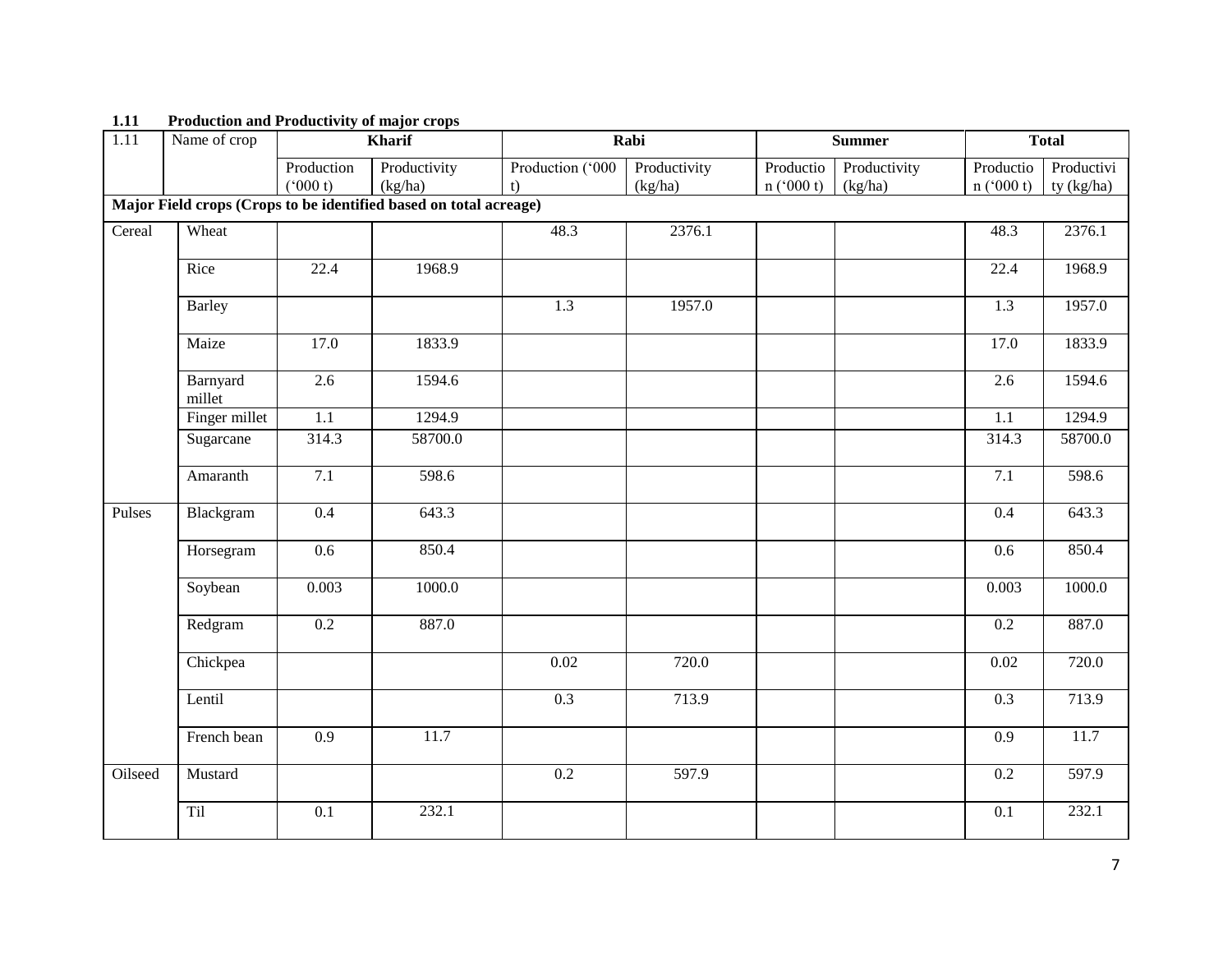|                       | Groundnut        | $\overline{0.1}$  | 1079.4  |                  |         | $\overline{0.1}$  | 1079.4  |
|-----------------------|------------------|-------------------|---------|------------------|---------|-------------------|---------|
|                       | Soybean          | $\overline{0.01}$ | 833.0   |                  |         | $\overline{0.01}$ | 833.0   |
| Major<br>Horticul     | Mango            | 17.7              | 2970.0  |                  |         | 17.7              | 2970.0  |
| tural<br>$crops -$    | Apple            | 12.7              | 2680.0  |                  |         | 12.7              | 2680.0  |
| Fruits                | Litchi           | 8.4               | 2260.0  |                  |         | 8.4               | 2260.0  |
|                       | Walnut           | $\overline{3.0}$  | 1120.0  |                  |         | 3.0               | 1120.0  |
|                       | Citrus           | 7.4               | 2970.0  |                  |         | 7.4               | 2970.0  |
|                       | Pear             | 5.0               | 3770.0  |                  |         | 5.0               | 3770.0  |
|                       | Apricot          | 3.0               | 2690.0  |                  |         | 3.0               | 2690.0  |
| <b>Vegetab</b><br>les | Vegetable<br>pea | 21.2              | 13530.0 |                  |         | 21.2              | 13530.0 |
|                       | Tomato           |                   |         | 18.3             | 17270.0 | 18.3              | 17270.0 |
|                       | French bean      | 5.751             | 5980.0  |                  |         | 5.8               | 5980.0  |
|                       | Cauliflower      |                   |         | 14.6             | 1872.0  | 14.6              | 1872.0  |
|                       | Okra             | $\overline{5.4}$  | 7100.0  |                  |         | 5.352             | 7100.0  |
|                       | Cabbage          |                   |         | 6.8              | 11650.0 | 6.8               | 11650.0 |
|                       | Onion            |                   |         | $\overline{4.9}$ | 11460.0 | 4.9               | 11460.0 |
|                       | Potato           |                   |         | 15.0             | 22140.0 | 15.0              | 22140.0 |
|                       | Ginger           | 4.2               | 10315.0 |                  |         | 4.2               | 10315.0 |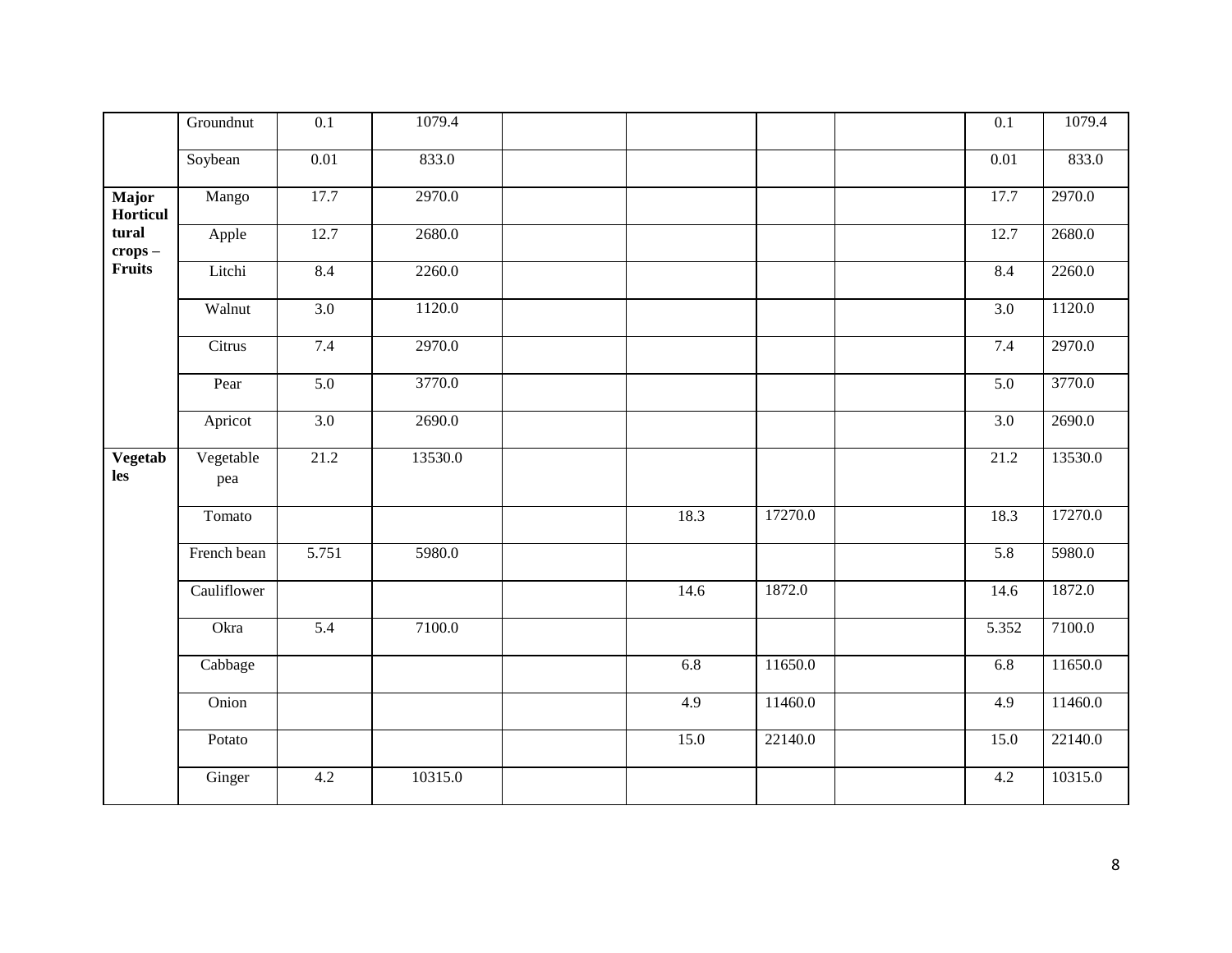| 1.12 | Sowing window for 5<br>major field crops<br>(start and end of<br>normal sowing period) | Wheat                 | Rice                                      | Maize     | sugarcane            | Barnyard millet |
|------|----------------------------------------------------------------------------------------|-----------------------|-------------------------------------------|-----------|----------------------|-----------------|
|      | Kharif-Rainfed                                                                         |                       | April –June                               | May-July  |                      | April - May     |
|      | Kharif-Irrigated                                                                       |                       | $1st$ week of June to fourth week of July | June-July | Feb/March-Next march |                 |
|      | Rabi-Rainfed                                                                           | October               |                                           |           |                      |                 |
|      | Rabi-Irrigated                                                                         | October -<br>December |                                           |           |                      |                 |

| 1.13 | What is the major contingency the<br>district is prone to? | <b>Regular</b>                                                                                                                                                                                                                                                                                                                                                                                                           | <b>Occasional</b>                                                                                                                                                                                                                                                                                                                                                                                                                                                                                                                                                                                                                                                                   | <b>None</b> |
|------|------------------------------------------------------------|--------------------------------------------------------------------------------------------------------------------------------------------------------------------------------------------------------------------------------------------------------------------------------------------------------------------------------------------------------------------------------------------------------------------------|-------------------------------------------------------------------------------------------------------------------------------------------------------------------------------------------------------------------------------------------------------------------------------------------------------------------------------------------------------------------------------------------------------------------------------------------------------------------------------------------------------------------------------------------------------------------------------------------------------------------------------------------------------------------------------------|-------------|
|      | Drought                                                    |                                                                                                                                                                                                                                                                                                                                                                                                                          | ✓                                                                                                                                                                                                                                                                                                                                                                                                                                                                                                                                                                                                                                                                                   |             |
|      | Flood                                                      |                                                                                                                                                                                                                                                                                                                                                                                                                          |                                                                                                                                                                                                                                                                                                                                                                                                                                                                                                                                                                                                                                                                                     | ✓           |
|      | Cyclone                                                    |                                                                                                                                                                                                                                                                                                                                                                                                                          |                                                                                                                                                                                                                                                                                                                                                                                                                                                                                                                                                                                                                                                                                     |             |
|      | Hail storm                                                 |                                                                                                                                                                                                                                                                                                                                                                                                                          | ✓                                                                                                                                                                                                                                                                                                                                                                                                                                                                                                                                                                                                                                                                                   |             |
|      | Heat wave                                                  |                                                                                                                                                                                                                                                                                                                                                                                                                          |                                                                                                                                                                                                                                                                                                                                                                                                                                                                                                                                                                                                                                                                                     |             |
|      | Cold wave                                                  |                                                                                                                                                                                                                                                                                                                                                                                                                          |                                                                                                                                                                                                                                                                                                                                                                                                                                                                                                                                                                                                                                                                                     |             |
|      | Frost                                                      |                                                                                                                                                                                                                                                                                                                                                                                                                          | ✓                                                                                                                                                                                                                                                                                                                                                                                                                                                                                                                                                                                                                                                                                   |             |
|      | Sea water intrusion                                        |                                                                                                                                                                                                                                                                                                                                                                                                                          |                                                                                                                                                                                                                                                                                                                                                                                                                                                                                                                                                                                                                                                                                     | ✓           |
|      | Pests and disease outbreak                                 | Fruit fly of guava, mango, tomato and cucurbits;<br>Stem borer and leaf folder of rice; Powdery mildew<br>and leaf miner of peas; Rhizome rot of ginger;<br>Buckeye rot of tomato; Brown and false smut of<br>rice; Loose smut of wheat; Erwinia stalk rot and<br>maydis leaf blight in maize; Yellow rust and karnal<br>bunt in wheat; Hopper and shoot gall psylla in<br>mango; Neck blast and leaf blight of millets. | Wheat aphid mustard aphid, cabbage<br>butterfly of mustard, maize stem borer,<br>brown plant hopper, aphids and white<br>butterfly of cole crops, mealy bug and<br>hoppers of mango; Blast and bacterial leaf<br>blight, brown leaf spot, false smut in rice;<br>Bacterial stalk rot and leaf sheath blight of<br>maize; Late and early blight of potato;<br>Yellow rust, loose smut and covered smut<br>of wheat and barley; alternaria blight and<br>white rust of mustard, powdery mildew of<br>cucurbits; stalk rot of cole crops; bacterial<br>wilt and phytophthora blight of<br>solanaceous crops; yellow rust,<br>helminthosporium leaf blight in barley,<br>blister beetle |             |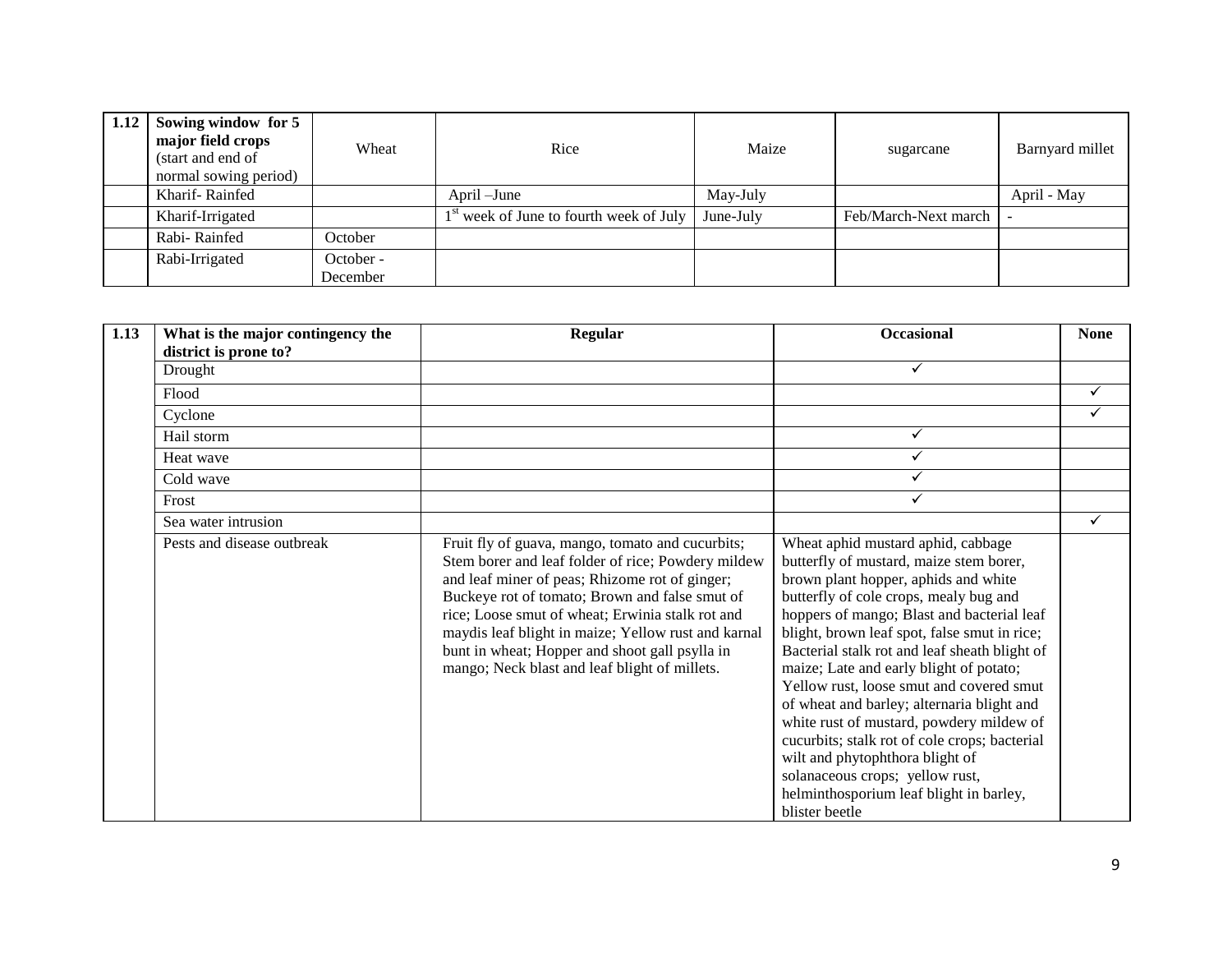| 1.14 | Include Digital maps of the<br>district for | Location map of district within State as Annexure I | Enclosed: Yes      |
|------|---------------------------------------------|-----------------------------------------------------|--------------------|
|      |                                             | Mean annual rainfall as Annexure 2                  | Enclosed: Yes      |
|      |                                             | Soil map as Annexure 3                              | Enclosed: Yes / No |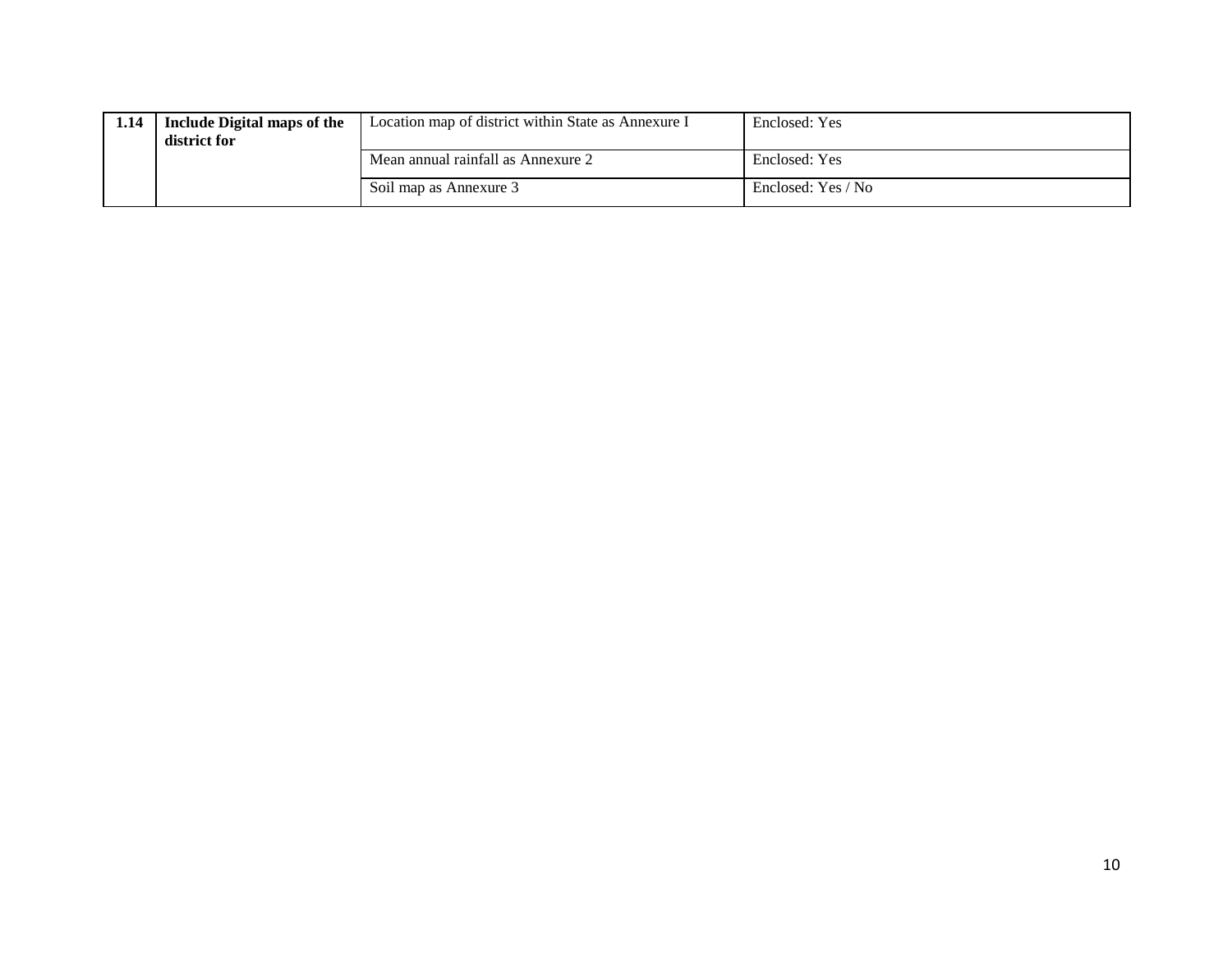# **Annexure -1**

**Location map of the Uttarakhand state and district Dehradun**

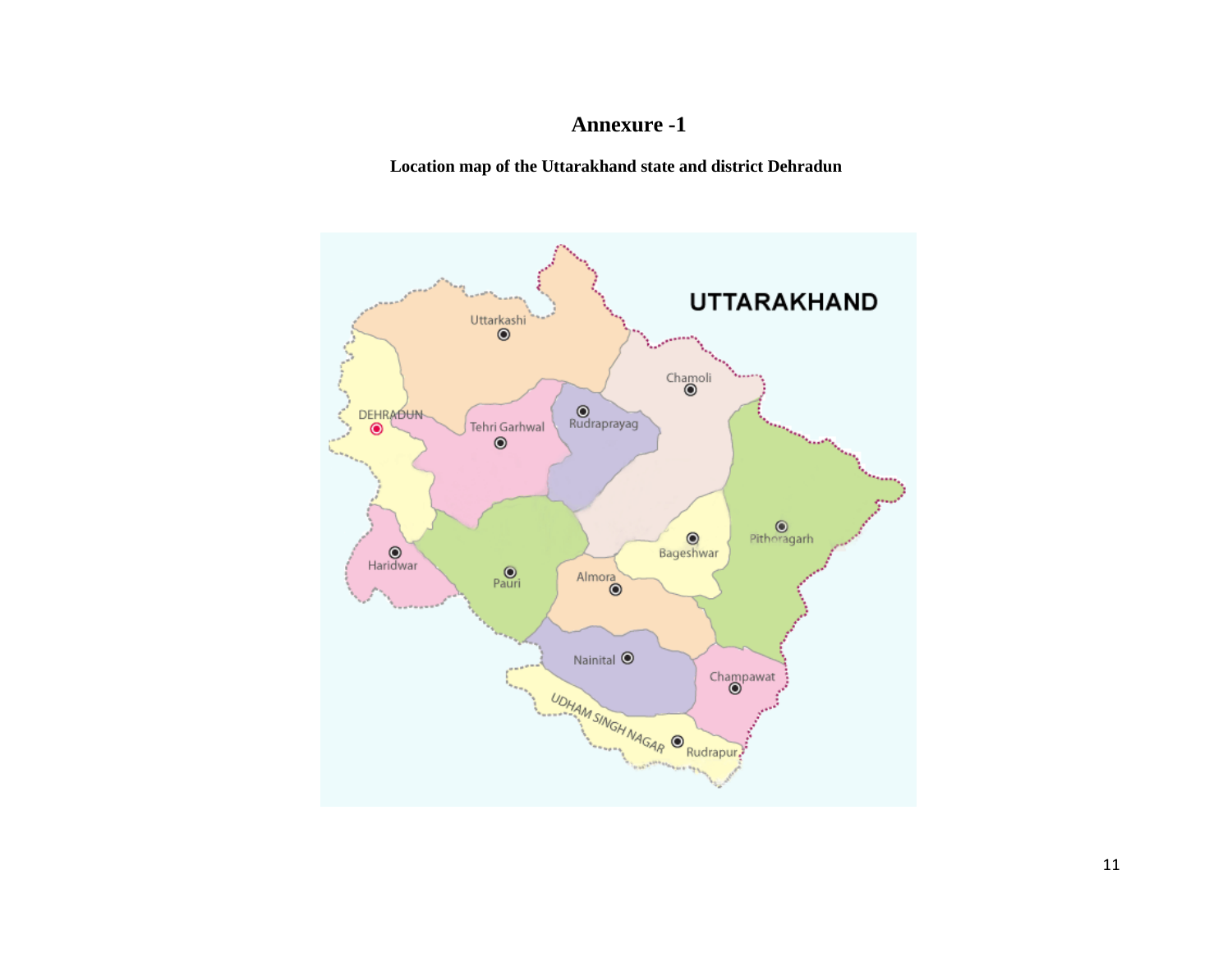

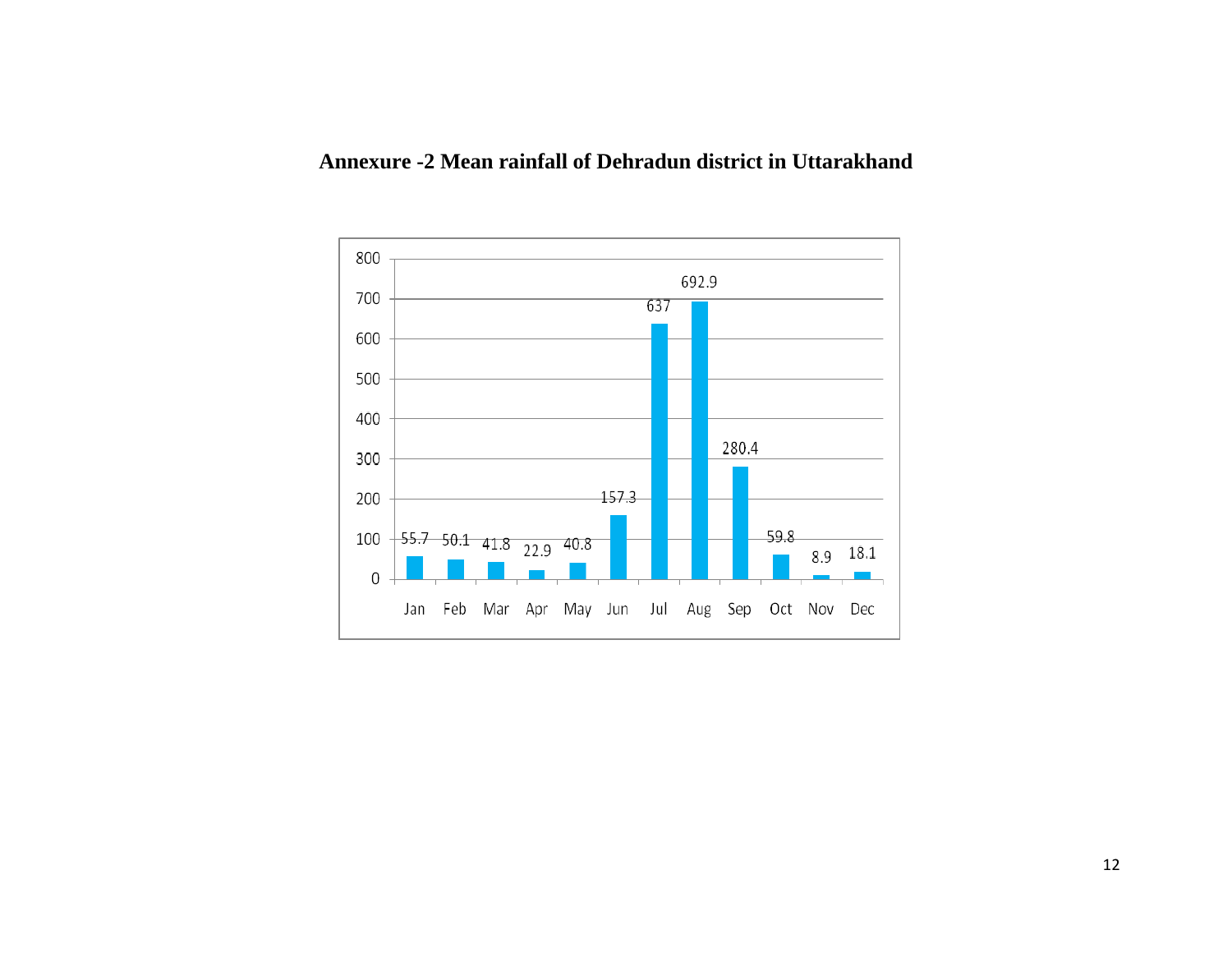#### **2.0 Strategies for weather related contingencies**

#### **2.1 Drought**

**2.1.1 Rainfed situation**

| <b>Condition</b>                                  |                                                   |                                              | <b>Suggested Contingency measures</b>                                                                         |                                                                                                                                                                                                                                                                                    |                                                                                                               |  |
|---------------------------------------------------|---------------------------------------------------|----------------------------------------------|---------------------------------------------------------------------------------------------------------------|------------------------------------------------------------------------------------------------------------------------------------------------------------------------------------------------------------------------------------------------------------------------------------|---------------------------------------------------------------------------------------------------------------|--|
| <b>Early season</b><br>drought (delayed<br>onset) | Major<br><b>Farming</b><br>situation <sup>a</sup> | Normal Crop/<br>Cropping system <sup>b</sup> | Change in crop / cropping system <sup>c</sup><br>including variety                                            | Agronomic measures <sup>d</sup>                                                                                                                                                                                                                                                    | <b>Remarks</b> on<br>Implementation <sup>e</sup>                                                              |  |
| Delay by 2 weeks<br>1st week of July              | Rain fed<br>lower hills/foot<br>hills             | Rice-Wheat                                   | Normal Crop / Cropping system can be<br>followed. varieties like PD-6, VL-81,<br>VL-82, VL-85 may be included | Soaking seed with water<br>before sowing. Increase<br>seed rate                                                                                                                                                                                                                    | Supply of seeds<br>through TDC/<br><b>NSC</b><br>Seed given by<br>under RKVY                                  |  |
|                                                   |                                                   | Maize-wheat                                  | $Maize + Soybean - Wheat$<br>Maize-Naveen, Sartaz                                                             | One row of soybean in<br>between two rows of Maize<br>Undertake summer<br>ploughing<br>Carry out gap filling of<br>maize if plant population is<br>around 70% of the optimum<br>Carry out timely weed<br>control and mulching<br>Conserve residual moisture<br>for sowing of wheat | Supply of seeds<br>through TDC/<br><b>NSC/VPKAS</b><br>Supply of potato<br>seeds through<br>state Hort. dept. |  |
|                                                   |                                                   | Maize-Toria                                  | Resowing<br>Hybrid K 25 in maize $\&$<br>Bhawani in Toria                                                     | Intercropping of<br>soybean/urd with maize 1:1<br>ratio, & row spacing in<br>maize as 90 cm apart<br>, seed rate of maize 25 kg<br>/ha and intercrop $\frac{1}{2}$ of<br>normal                                                                                                    |                                                                                                               |  |
|                                                   |                                                   | Sugarcane-urd                                | Resowing of urd                                                                                               | Intercropping of<br>urd/cowpea                                                                                                                                                                                                                                                     |                                                                                                               |  |
|                                                   | $\overline{2}$<br>Rain fed<br>mid hill            | <b>Upland Rice-Wheat</b>                     | Rice can be replaced by horse gram or<br>soybean<br>Horse gram: Local, VLG-1                                  | Water conservation<br>measures like terrace<br>bunding and drainage of                                                                                                                                                                                                             |                                                                                                               |  |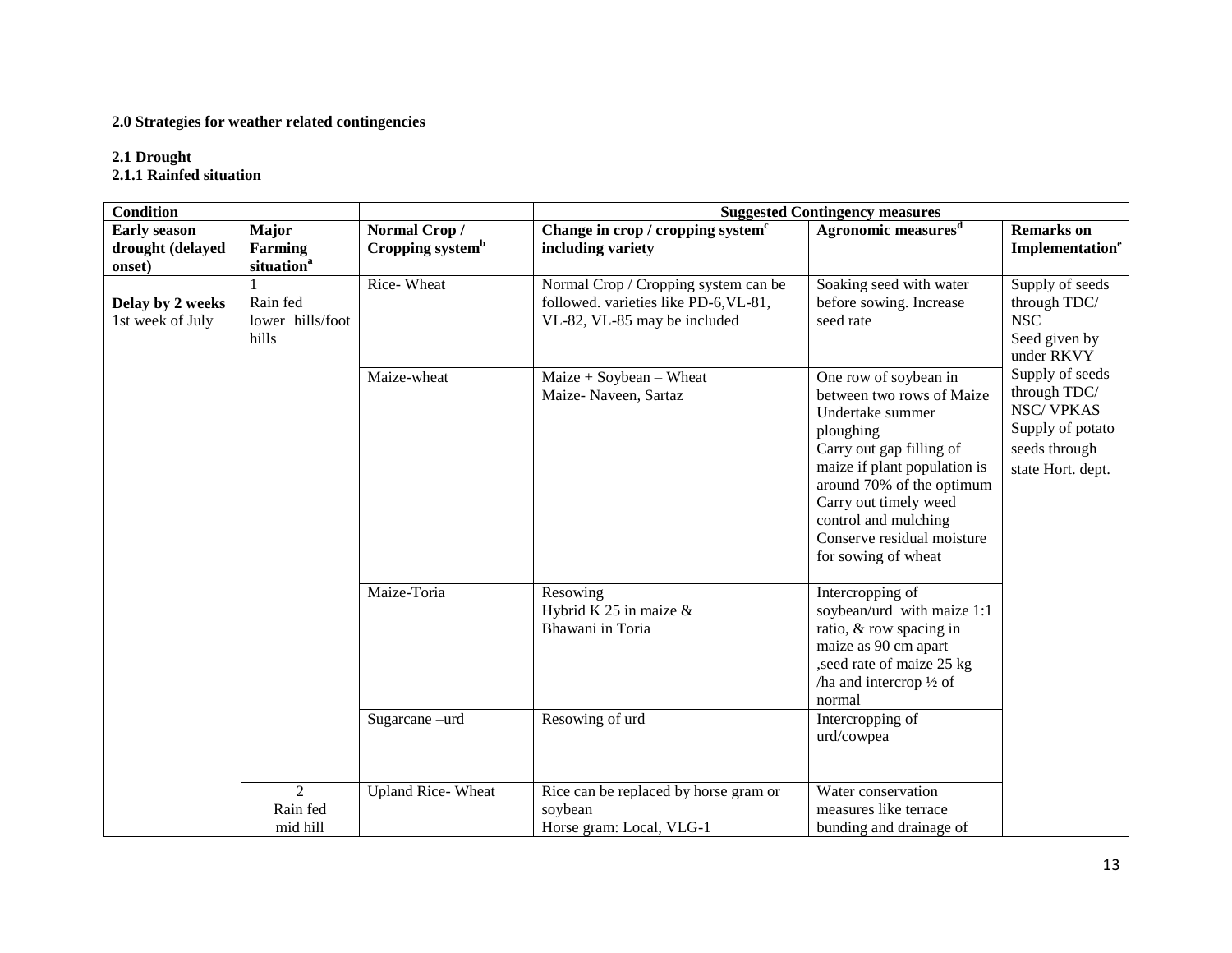| Delay by 4 weeks               | Rain fed<br>lower hills/foot<br>hills                             | Rice-Wheat                                                   | bhindi/corriander<br>Cowpea- Pusa Komal, lobia- 1042<br>Bhindi- Prabhani kranti, Pusa Sawani<br>Coriander: Pant Haritima | with water before<br>sowing.<br>Control measure for<br>white fly in cowpea by                                                                                                                   | through TDC/<br><b>NSC/VPKAS</b>                                    |
|--------------------------------|-------------------------------------------------------------------|--------------------------------------------------------------|--------------------------------------------------------------------------------------------------------------------------|-------------------------------------------------------------------------------------------------------------------------------------------------------------------------------------------------|---------------------------------------------------------------------|
| <b>Early season</b><br>drought | <b>Major</b><br>Farming<br>situation <sup>a</sup><br>$\mathbf{1}$ | <b>Normal Crop/cropping</b><br>systemb<br>Cropping system 1: | Change in crop/cropping system <sup>c</sup><br>Rice can be replace by grain cowpea/                                      | Agronomic measures <sup>d</sup><br>Overnight Seed soaking                                                                                                                                       | <b>Remarks</b> on<br>Implementation <sup>e</sup><br>Supply of seeds |
| <b>Condition</b>               |                                                                   |                                                              |                                                                                                                          | <b>Suggested Contingency measures</b>                                                                                                                                                           |                                                                     |
|                                |                                                                   | Urd/Gahat/Rajma-Toria                                        | Resowing<br>Pant urd 31 in urd &<br>Bhawani toria                                                                        | Intercropping of Maize with<br>urd / gahat in 2:1 ratio, seed<br>rate of urd 20 kg /ha and<br>intercrop $\frac{1}{2}$ of normal)<br>lentil at 4:1 ratio                                         |                                                                     |
|                                |                                                                   | Potato-Wheat                                                 | Delayed sowing of potato<br>Potato: Kufri Jyoti, Kufri Giriraj, Kufri<br>Himalani                                        |                                                                                                                                                                                                 |                                                                     |
|                                | 3<br>Rain fed<br>High hills                                       | Barnyard/Finger millet-<br>wheat                             | Delayed sowing of Finger millet<br>VLM-324, VLM-149                                                                      | /ha and intercrop $\frac{1}{2}$ of<br>normal) and mustard<br>intercropping with lentil at<br>4:1 ratio<br>maintain the population by<br>uprooting and transplanting<br>plants with in the field |                                                                     |
|                                |                                                                   | Maize-Lentil                                                 | Resowing<br>Hybrid K 25 in maize $&$<br>PL 406 in lentil                                                                 | Intercropping of<br>soybean/urd with maize<br>$(1:1 \text{ ratio}, \& \text{ row spacing in})$<br>maize as 1 m apart<br>, seed rate of maize 25 kg                                              |                                                                     |
|                                |                                                                   | French bean - Wheat                                          | Frenchbean<br>Frenchbean: Pant Anupma, VL bean-2                                                                         |                                                                                                                                                                                                 |                                                                     |
|                                |                                                                   | Barnyard/Finger millet-<br>wheat                             | Wheat-Raj 3765, Raj 3777<br>Delayed sowing of Finger millet<br>VLM-324, VLM-149<br>Resowing of barnyard                  | maintain the population by<br>uprooting and transplanting<br>plants with in the field                                                                                                           |                                                                     |
|                                |                                                                   |                                                              | Soybean $-$ PRS-1, PS-1225                                                                                               | excess water.                                                                                                                                                                                   |                                                                     |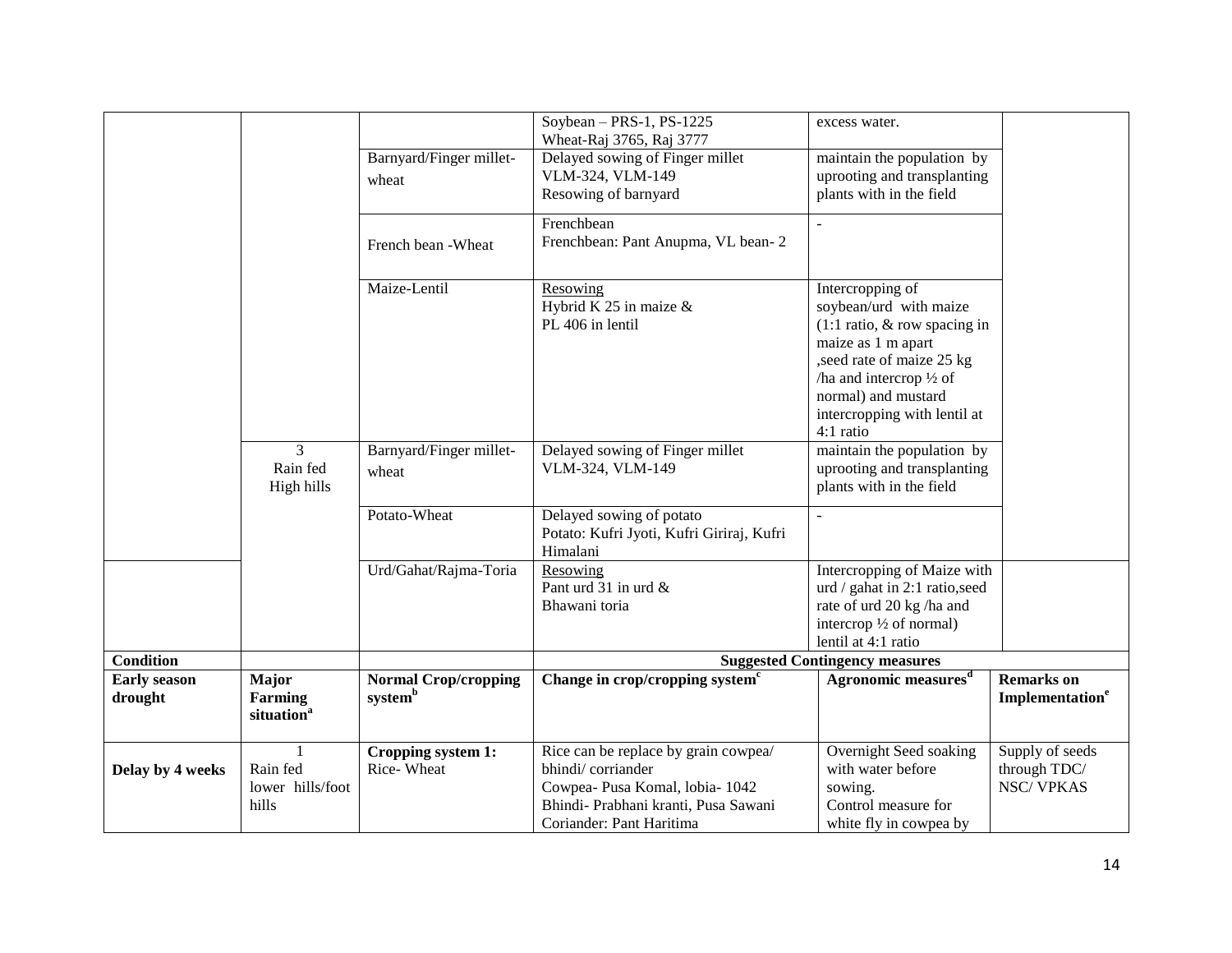| 3rd week of July                                  |                                                   |                                                        |                                                                                                                                                                     | 0.2% monocrotophos.                                                                                                           | Seed given by                                          |
|---------------------------------------------------|---------------------------------------------------|--------------------------------------------------------|---------------------------------------------------------------------------------------------------------------------------------------------------------------------|-------------------------------------------------------------------------------------------------------------------------------|--------------------------------------------------------|
|                                                   |                                                   | Cropping system 2:<br>Soybean-Wheat                    | Soybean can be replace by grain cowpea/<br>bhindi/corriander<br>Cowpea- Pusa Komal, lobia- 1042<br>Bhindi- Prabhani kranti, Pusa Sawani<br>Coriander: Pant Haritima | Overnight Seed soaking<br>with water before<br>sowing.<br>Control measure for<br>white fly in cowpea by<br>0.2% monocrotophos | under RKVY                                             |
|                                                   |                                                   | Cropping system 3:<br>Maize-wheat                      | Maize can be replaced by grain cowpea/<br>bhindi/corriander<br>Cowpea- Pusa Komal, lobia- 1042<br>Bhindi- Prabhani kranti, Pusa Sawani<br>Coriander: Pant Haritima  | Overnight Seed soaking<br>with water before<br>sowing.<br>Control measure for<br>white fly in cowpea by<br>0.2% monocrotophos |                                                        |
|                                                   | 2<br>Rain fed<br>mid hills                        | Cropping system 1:<br><b>Upland Rice-Wheat</b>         | Upland Rice can be replaced by horse<br>gram or Buck wheat<br>Horse gram: Local, VLG-1<br>Buck wheat: PRB-3                                                         | Water conservation<br>measures like terrace<br>bunding and drainage of<br>excess water.                                       |                                                        |
|                                                   |                                                   | Cropping system 2:<br>French bean - Wheat              | Frenchbean can be replaced by bhindi/<br>corriander<br>Cowpea- Pusa Komal, lobia- 1042<br>Bhindi- Prabhani kranti, Pusa Sawani<br>Coriander: Pant Haritima          |                                                                                                                               | Seed given by<br>under RKVY                            |
|                                                   | $\overline{3}$<br>Rain fed<br>High hills          | Cropping system 1:<br>Barnyard/Finger millet-<br>wheat | Delayed sowing of Finger millet<br>VLM-324, VLM-149                                                                                                                 | maintain the population<br>by uprooting and<br>transplanting plants with<br>in the field                                      | Supply of seeds<br>through TDC/<br><b>NSC/VPKAS</b>    |
|                                                   |                                                   | Cropping system 2:<br>Potato-Wheat                     | Potato can be replaced by vegetable pea<br>PSM-3, VLM-10, VLM-7                                                                                                     | ÷.                                                                                                                            | Supply of potato<br>seeds through state<br>Hort. dept. |
| <b>Condition</b>                                  |                                                   |                                                        |                                                                                                                                                                     | <b>Suggested Contingency measures</b>                                                                                         |                                                        |
| <b>Early season</b><br>drought (delayed<br>onset) | <b>Major</b><br>Farming<br>situation <sup>a</sup> | <b>Normal Crop/cropping</b><br>system <sup>b</sup>     | Change in crop/cropping system <sup>c</sup>                                                                                                                         | Agronomic measures <sup>d</sup>                                                                                               | <b>Remarks</b> on<br>Implementation <sup>e</sup>       |
| Delay by 6 weeks<br>(2nd week of Aug)             | Rain fed<br>Lower hills/foot<br>hills             | Cropping system 1:<br>Rice-Wheat                       | Rice can be replaced by grain cowpea/<br>bhindi/corriander<br>Cowpea- Pusa Komal, lobia- 1042, lobia-<br>1111                                                       | Overnight Seed soaking<br>with water before<br>sowing.<br>Control measure for                                                 | Supply of seeds<br>through TDC/<br><b>NSC/VPKAS</b>    |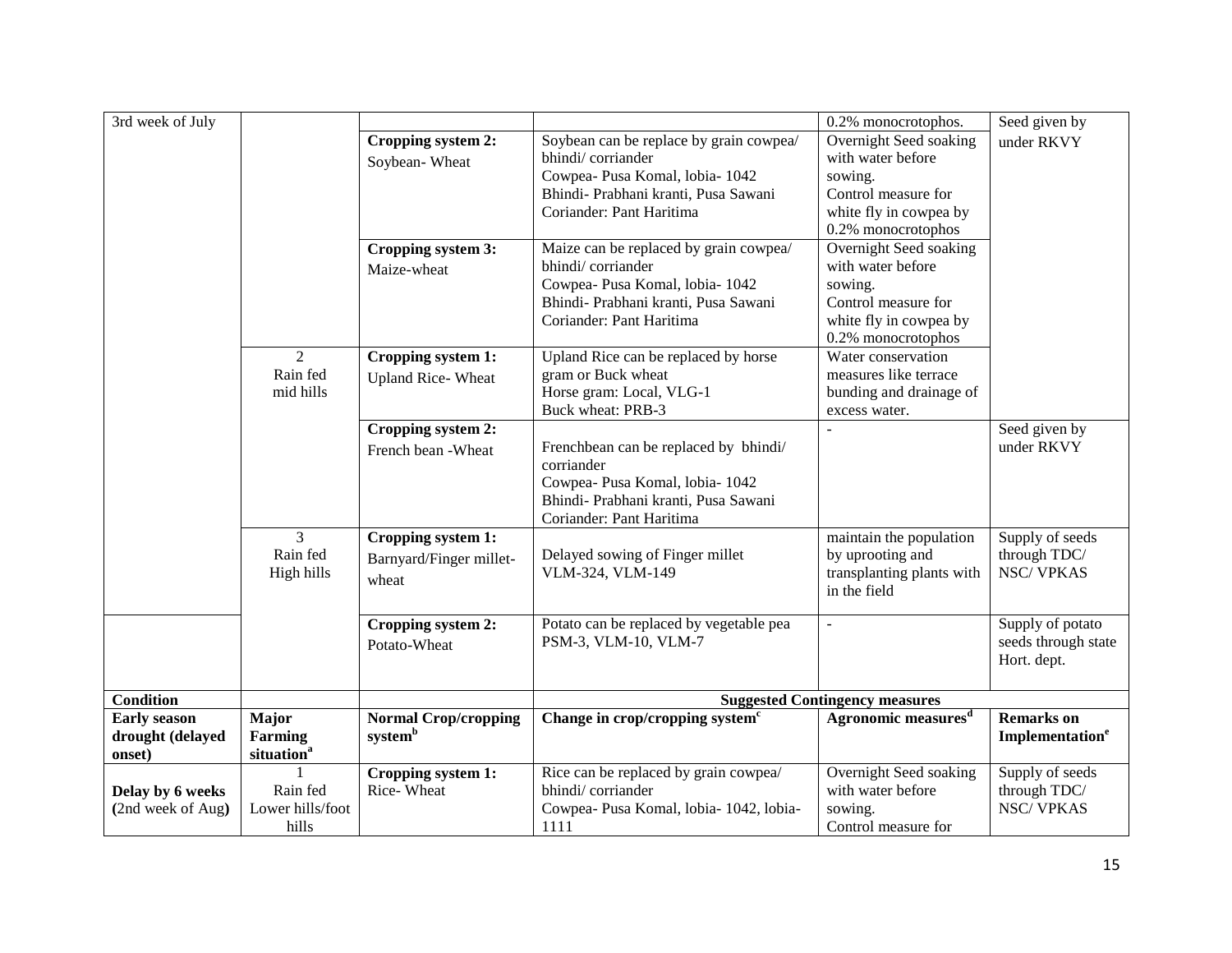|                     |                        |                             | Bhindi- Prabhani kranti, Pusa Sawani        | white fly in cowpea by                | Seed given by               |
|---------------------|------------------------|-----------------------------|---------------------------------------------|---------------------------------------|-----------------------------|
|                     |                        |                             | Coriander: Pant Haritima                    | 0.2% monocrotophos.                   | under RKVY                  |
|                     |                        | Cropping system 2:          | Soybean can be replace by grain cowpea/     | Overnight Seed soaking                |                             |
|                     |                        | Soybean-Wheat               | bhindi/corriander                           | with water before                     |                             |
|                     |                        |                             | Cowpea- Pusa Komal, lobia- 1042, lobia-     | sowing.                               |                             |
|                     |                        |                             | 1111                                        | Control measure for                   |                             |
|                     |                        |                             | Bhindi- Prabhani kranti, Pusa Sawani        | white fly in cowpea by                |                             |
|                     |                        |                             | Coriander: Pant Haritima                    | 0.2% monocrotophos                    |                             |
|                     |                        | Cropping system 3:          | Maize can be replaced by grain cowpea/      | Overnight Seed soaking                |                             |
|                     |                        | Maize-wheat                 | bhindi/corriander                           | with water before                     |                             |
|                     |                        |                             | Cowpea- Pusa Komal, lobia- 1042, lobia-     | sowing.                               |                             |
|                     |                        |                             | 1111                                        | Control measure for                   |                             |
|                     |                        |                             | Bhindi- Prabhani kranti, Pusa Sawani        | white fly in cowpea by                |                             |
|                     |                        |                             | Coriander: Pant Haritima                    | 0.2% monocrotophos                    |                             |
|                     | $\overline{2}$         | Cropping system 1:          | Upland Rice can be replaced by horse        | Water conservation                    |                             |
|                     | Rain fed               | <b>Upland Rice-Wheat</b>    | gram / Buck wheat                           | measures like terrace                 |                             |
|                     | Mid hills              |                             | Horse gram: Local, VLG-1                    | bunding and drainage of               |                             |
|                     |                        |                             | Buck wheat: PRB-3                           | excess water.                         |                             |
|                     |                        | Cropping system 2:          | French bean can be replaced by coriander    | $\mathbb{Z}^2$                        |                             |
|                     |                        | French bean - Wheat         | / Radish/ Veg. Pea                          |                                       |                             |
|                     |                        |                             | Coriander: Pant Haritima                    |                                       |                             |
|                     |                        |                             | Radish : Dunagiri gol                       |                                       |                             |
|                     |                        |                             | Veg.pea; PSM-3, VLM-10                      |                                       |                             |
|                     | 3                      | Cropping system 1:          | Finger millet can be replaced by Rajmash/   | Ridge sowing                          |                             |
|                     | Rain fed               | Finger millet-wheat         | radish                                      |                                       |                             |
|                     | High hills             |                             | Rajmash: VL-63                              |                                       |                             |
|                     |                        |                             | Radish : Dunagiri gol                       |                                       |                             |
|                     |                        | Cropping system 2:          | Potato can be repaced by Rajmash/radish     | Ridge sowing                          |                             |
|                     |                        | Potato-Wheat                | Rajmash: VL-63                              |                                       |                             |
|                     |                        |                             | Radish : Dunagiri gol                       |                                       |                             |
| <b>Condition</b>    |                        |                             |                                             | <b>Suggested Contingency measures</b> |                             |
| <b>Early season</b> | Major                  | <b>Normal Crop/cropping</b> | Change in crop/cropping system <sup>c</sup> | Agronomic measures <sup>d</sup>       | <b>Remarks</b> on           |
| drought (delayed    | Farming                | systemb                     |                                             |                                       | Implementation <sup>e</sup> |
| onset)              | situation <sup>a</sup> |                             |                                             |                                       |                             |
|                     |                        | Cropping system 1:          | Rice can be replaced by French bean/        | Ridge bed sowing                      | Supply of seeds             |
| Delay by 8 weeks    | Rain fed               | Rice-Wheat                  | Bhindi / corriander                         |                                       | through TDC                 |
| (4th week of Aug)   | Lower hills/foot       |                             | Frenchbean: Pant Anupma, VL bean-2          |                                       |                             |
|                     | hills                  |                             | Bhindi: Pusa sawni, VL Bhindi-1             |                                       |                             |
|                     |                        |                             | Coriander-Pant Haritima                     |                                       |                             |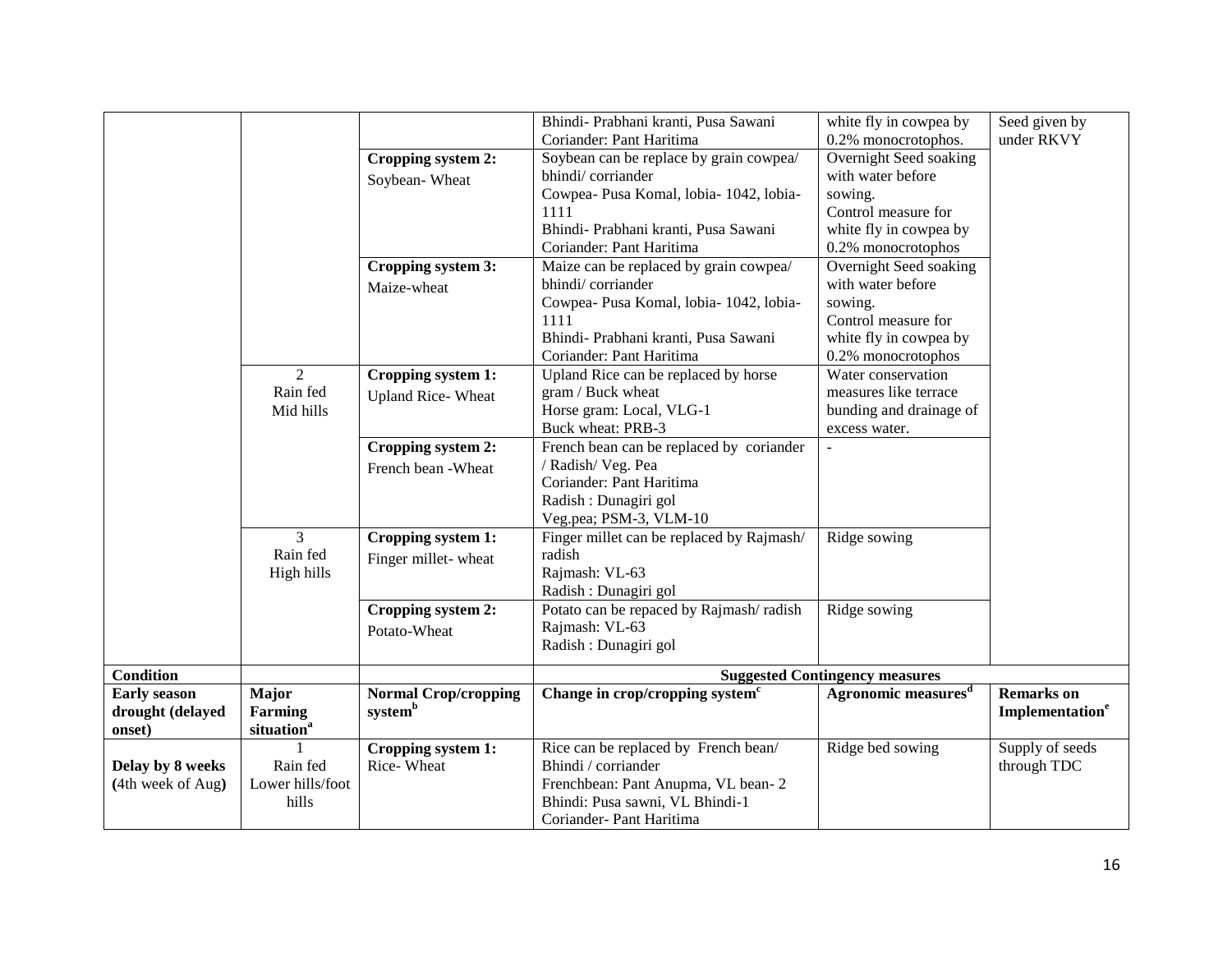|                | Cropping system 2:       | Soybean can be replaced by French bean/    |                         |  |
|----------------|--------------------------|--------------------------------------------|-------------------------|--|
|                | Soybean-Wheat            | Bhindi / corriander                        |                         |  |
|                |                          | Frenchbean: Pant Anupma, VL bean-2         |                         |  |
|                |                          | Bhindi: Pusa sawni, VL Bhindi-1            |                         |  |
|                |                          | Coriander- Pant Haritima                   |                         |  |
|                | Cropping system 3:       | Maize can be replaced by French bean/      |                         |  |
|                | Maize-wheat              | Bhindi / corriander                        |                         |  |
|                |                          | Frenchbean: Pant Anupma, VL bean-2         |                         |  |
|                |                          | Bhindi: Pusa sawni, VL Bhindi-1            |                         |  |
|                |                          | Coriander- Pant Haritima                   |                         |  |
| $\overline{2}$ | Cropping system 1:       | Upland rice can be replaced by veg. pea/   |                         |  |
| Rain fed       | <b>Upland Rice-Wheat</b> | Veg. rye/cow pea/ radish                   | Ridge sowing            |  |
| Mid hills      |                          | Veg. Pea: PSM-3, VLM-10                    | Inter culture operation |  |
|                |                          | Cow pea: Pant lobia-1                      |                         |  |
|                |                          | Veg. rai: Hathi Kan, Jhurmuri              |                         |  |
|                |                          | Radish: Dunagiri local, Japani white, Pusa |                         |  |
|                |                          | Himani                                     |                         |  |
|                | Cropping system 2:       | French bean can be replaced by veg. pea/   |                         |  |
|                | French bean -Wheat       | Veg. rye/cow pea/ radish                   |                         |  |
|                |                          | Veg. Pea: PSM-3, VLM-10                    |                         |  |
|                |                          | Cow pea: Pant lobia-1                      |                         |  |
|                |                          | Veg. rai: Hathi Kan, Jhurmuri              |                         |  |
|                |                          | Radish: Dunagiri local, Japani white, Pusa |                         |  |
|                |                          | Himani                                     |                         |  |
| $\overline{3}$ | Cropping system 1:       | Finger millet can be replaced by Rajmash/  | Ridge sowing            |  |
| Rain fed       | Finger millet-wheat      | radish/Veg. Pea/Veg. Rye                   |                         |  |
| High hills     |                          | Rajmash: VL-63                             |                         |  |
|                |                          | Veg. Pea: PSM-3, VLM-10                    |                         |  |
|                |                          | Veg. Rye: Hathi Kan, Jhurmuri              |                         |  |
|                |                          | Radish: Dunagiri local, Japani white, Pusa |                         |  |
|                |                          | Himani                                     |                         |  |
|                | Cropping system 2:       | Potato can be repaced by Rajmash/radish/   | Ridge sowing            |  |
|                | Potato-Wheat             | Veg. Pea/ Veg. Rye                         |                         |  |
|                |                          | Rajmash: VL-63                             |                         |  |
|                |                          | Veg. Pea: PSM-3, VLM-10                    |                         |  |
|                |                          | Veg. Rye: Hathi Kan, Jhurmuri              |                         |  |
|                |                          | Radish: Dunagiri local, Japani white, Pusa |                         |  |
|                |                          | Himani                                     |                         |  |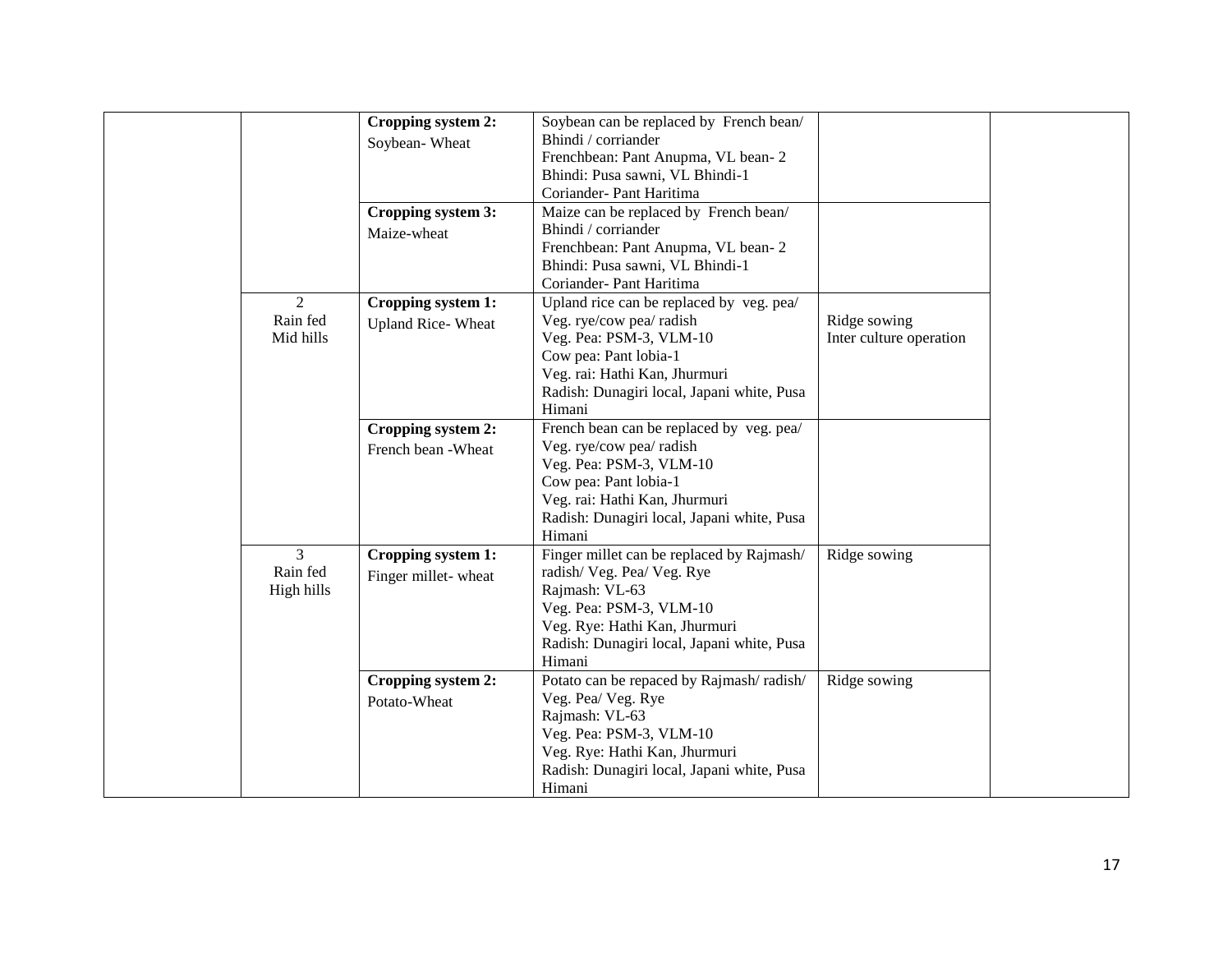#### **2.1.2 Irrigated situation**

| <b>Condition</b>                                              |                                                                                                                                                                          |                                                                                                                                                               |                                                                                                                                                                                                                                                                | <b>Suggested Contingency measures</b>                                                                                                                        |                                                  |
|---------------------------------------------------------------|--------------------------------------------------------------------------------------------------------------------------------------------------------------------------|---------------------------------------------------------------------------------------------------------------------------------------------------------------|----------------------------------------------------------------------------------------------------------------------------------------------------------------------------------------------------------------------------------------------------------------|--------------------------------------------------------------------------------------------------------------------------------------------------------------|--------------------------------------------------|
|                                                               | <b>Major Farming</b><br>situation                                                                                                                                        | $Crop/cropping$ system <sup>g</sup>                                                                                                                           | Change in crop/cropping<br>system"                                                                                                                                                                                                                             | Agronomic measures <sup>1</sup>                                                                                                                              | <b>Remarks</b> on<br>Implementation <sup>J</sup> |
| Delayed release of<br>water in canals<br>due to low rainfall. | Bhabhar area, sandy<br>clay with gravels,<br>highly percolating<br>soils, Zn deficient<br>along with NPK.<br>Flat lands, boring is<br>not possible due to<br>hard rocks. | • Rice - wheat<br>• Rice $-$ toria/yellow sarsoon<br>-wheat<br>• Rice $-$ Lentil<br>• Rice – vegetable pea –<br>sugarcane-ratoon-wheat<br>Soybean-Wheat-Moong | • DSR / SRI – vegetable pea –<br>green gram<br>• DSR – autumn cane +<br>vegetable pea/ garlic/<br>potato-ratoon - wheat<br>• $DSR - lentil/$<br>gram/mustard/field pea<br>• Urd/cowpea/ green gram $-$<br>wheat –green gram<br>$\bullet$ DSR - Zero till wheat | Use of sprinkler<br>irrigation, Furrow<br>irrigation, intercultural<br>operations, Mulching,<br>Crop planting on raised<br>beds like wheat, Land<br>leveling | Vegetables<br>(cucumber), Cowpea                 |

**2.2 Un-timely (un-seasonal) rains ( for both Rainfed and irrigated situations) ( Kharif and Rabi both)**

| <b>Condition</b>                                                        | <b>Suggested contingency measure</b>                                                                                    |                                                                                              |                                                        |                                                                                                                                                                                                                      |  |  |
|-------------------------------------------------------------------------|-------------------------------------------------------------------------------------------------------------------------|----------------------------------------------------------------------------------------------|--------------------------------------------------------|----------------------------------------------------------------------------------------------------------------------------------------------------------------------------------------------------------------------|--|--|
| Continuous high rainfall<br>in a short span leading to<br>water logging | Vegetative stage <sup>k</sup>                                                                                           | Flowering stage <sup>1</sup>                                                                 | Crop maturity stage $m$                                | Post harvest <sup>n</sup>                                                                                                                                                                                            |  |  |
| Rice                                                                    | Strengthening of field bunds,<br>Improve drainage,<br>N top dressing $&$ foliar spray of 0.5%Zn.<br>Uprooting of weeds. | Drain out excess<br>water<br>Improve drainage<br>N top dressing.                             | Improve drainage,<br>Harvest at physiological maturity | Store the produce under<br>shed and dry using<br>artificial sources like<br>large fans<br>Spray common salt at 3%<br>on panicles to prevent<br>sprouting and moulds<br>Ensure proper grain<br>moisture by sun drying |  |  |
| Wheat                                                                   | Improve drainage,<br>N top dressing $@$ 25 kg/ha to correct<br>deficiency of nitrogen caused due to<br>leaching         | Improve drainage<br>and control<br>rust/blight with<br>zineb $@0.25\%$<br>N top dressing $@$ | Remove excess water                                    | Store the produce under<br>shed<br>Undertake threshing<br>Store at 12% moisture                                                                                                                                      |  |  |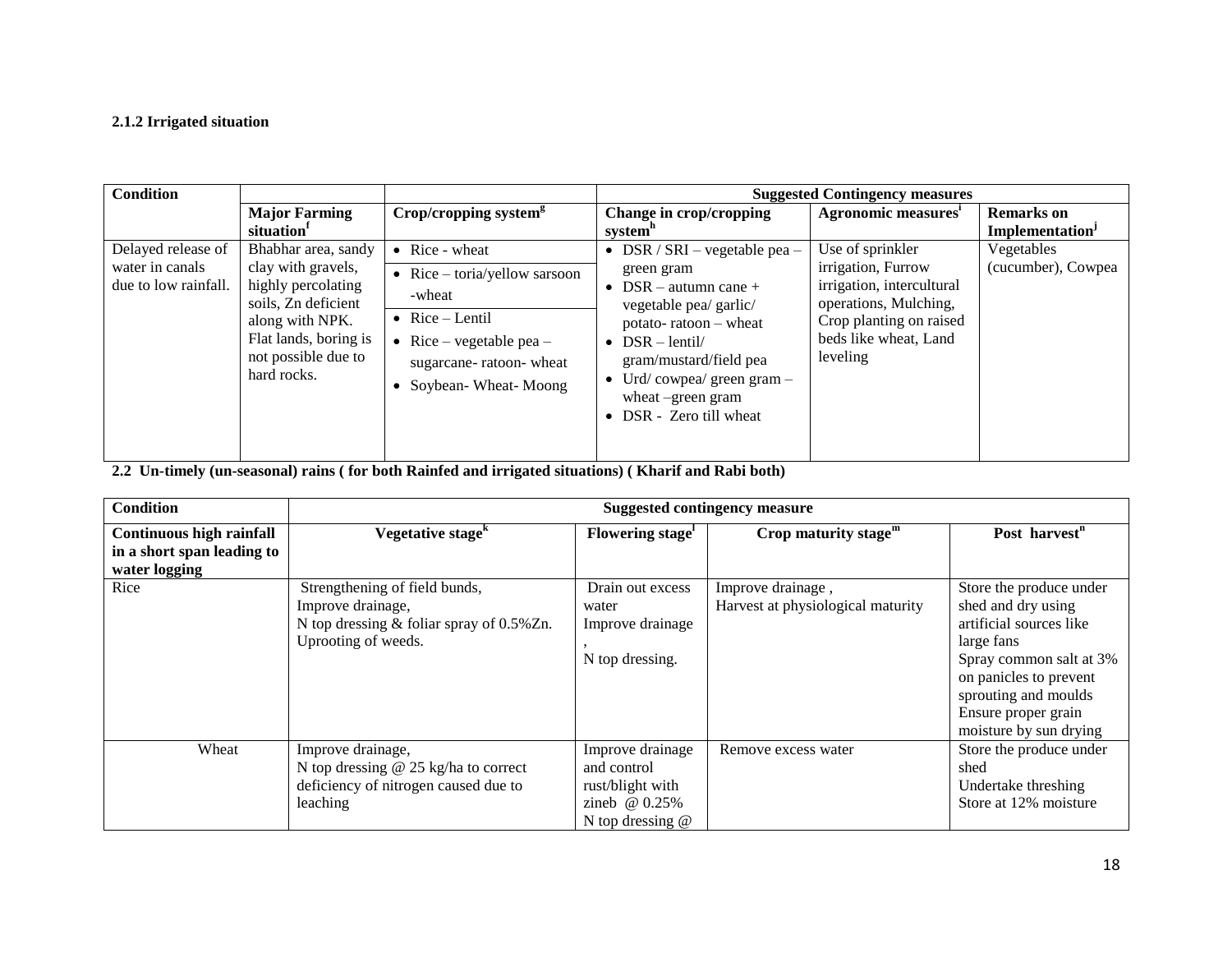|                                 |                                                                                                               | 25 kg/ha to<br>correct deficiency<br>of nitrogen caused<br>due to leaching                                                                                               |                                                                                                                                    |                                                                                 |
|---------------------------------|---------------------------------------------------------------------------------------------------------------|--------------------------------------------------------------------------------------------------------------------------------------------------------------------------|------------------------------------------------------------------------------------------------------------------------------------|---------------------------------------------------------------------------------|
| <b>Barley</b>                   | Improve drainage,<br>N top dressing @ 25 kg/ha to correct<br>deficiency of nitrogen caused due to<br>leaching | Improve drainage<br>and control<br>rust/blight with<br>zineb @ 0.25%<br>N top dressing $@$<br>25 kg/ha to<br>correct deficiency<br>of nitrogen caused<br>due to leaching | Remove excess water                                                                                                                | Store the produce under<br>shed<br>Undertake threshing<br>Store at 12% moisture |
| Sugarcane                       | Improve drainage,<br>N top dressing,<br>earthing up                                                           | Propping and<br>tying, Drainage                                                                                                                                          | Removing of lower<br>dead leaves ie. Detrashing of lower<br>leaves                                                                 | Keep produce on dry<br>place and cover with<br>trash or tripal                  |
| Soybean                         | Intercultural operations                                                                                      | Two Foliar spray<br>of 0.1 %B before<br>flowering and at<br>pod setting stage.<br>Management of<br>insect & pest                                                         | Safe removal of excess water                                                                                                       | Keep produce at dry<br>place.                                                   |
| Lentil                          | Drainage excess water.<br>Intercultural operations.                                                           | 2% spray of urea<br>before flowering                                                                                                                                     | Safe removal of excess water                                                                                                       | Keep produce at dry<br>place                                                    |
| Maize, cowpea, finger<br>millet | Construct open drainage channels across<br>the fields                                                         | Drain out excess<br>water                                                                                                                                                | Drain out excess water<br>Harvest cobs from matured cobs if<br>physiological maturity attained                                     | Shell and dry the grain<br>upto 12% moisture and<br>store                       |
| Green fodder                    | Construct open drainage channels across<br>the fields                                                         | Drain out excess<br>water                                                                                                                                                |                                                                                                                                    |                                                                                 |
| Rape seed and mustard           | Remove excess water from the field<br>Maintain plant population<br>Apply balance fertilizer                   | Remove excess<br>water from the<br>field<br>Spray the crop<br>with mancozeb<br>0.25%<br>hexaconazole to<br>manage alternaria<br>leaf spot                                | Maintained drainage<br>Spray metalaxyl @ 0.2% and even<br>the entire patch of severely blight<br>affected plants should be removed | Take harvest to safe place<br>and dry for storage                               |
| Chickpea/lentil                 | Drain excess water<br>Apply foliar 2% urea spray after rains                                                  | Drain excess<br>water                                                                                                                                                    | Timely harvest the produce                                                                                                         | Take harvest to safe place<br>and dry for storage                               |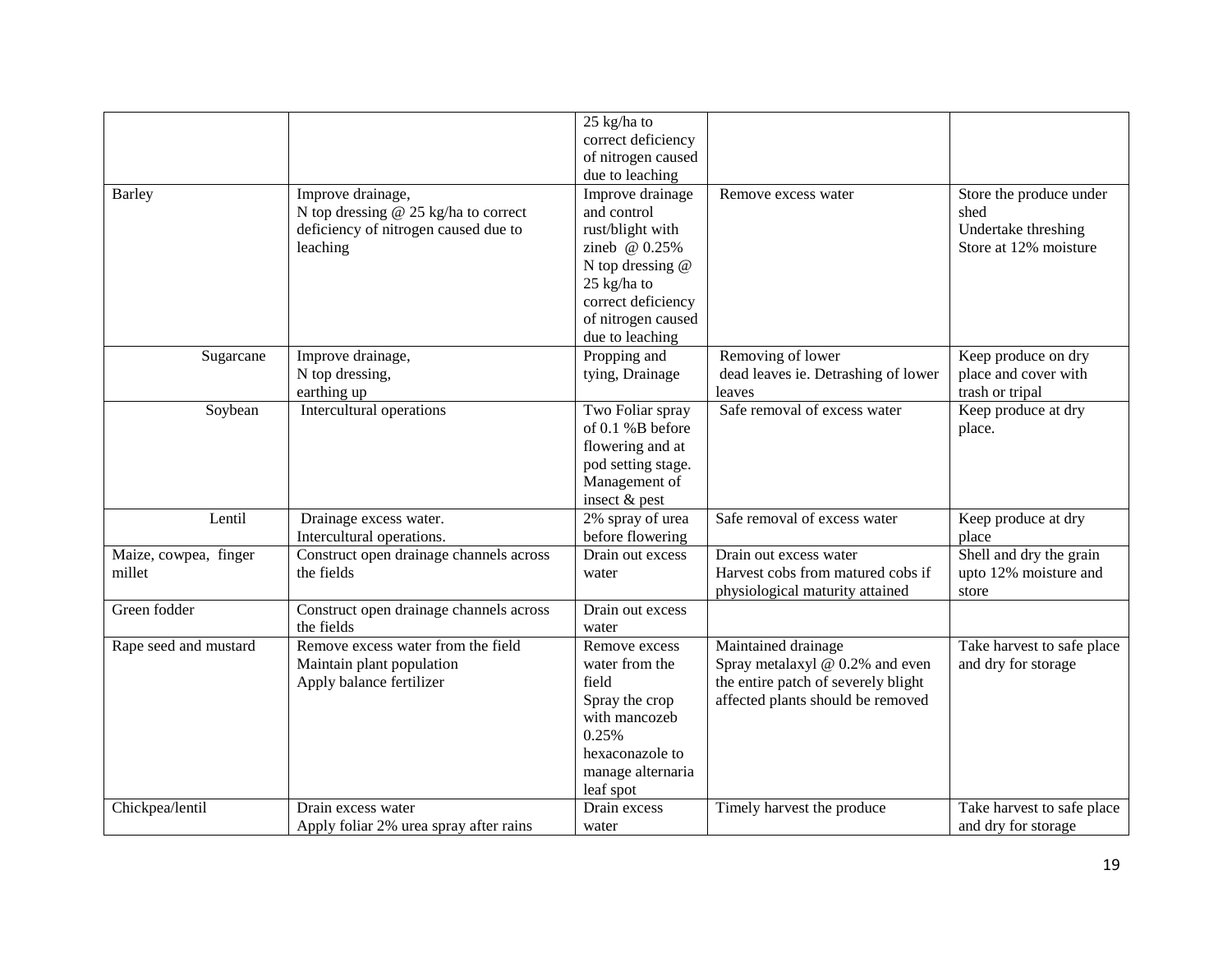|              |                                             | Apply foliar 2%               |                                   |                         |
|--------------|---------------------------------------------|-------------------------------|-----------------------------------|-------------------------|
|              |                                             | urea spray after<br>rains     |                                   |                         |
|              |                                             | Spray of                      |                                   |                         |
|              |                                             | monocrotophos @               |                                   |                         |
|              |                                             | $0.15%$ for the               |                                   |                         |
|              |                                             | management of                 |                                   |                         |
|              |                                             | pod borer                     |                                   |                         |
| Black gram   | Drain excess water as early as possible and | Drain excess                  | Drain excess water as quickly as  | Spread the bundles      |
|              | apply 10-55 kg N/ha                         | water                         | possible                          | drenched in rain on the |
|              | Spray KNO3 1% or water soluble              | Apply 4-5kg/ha                | Allow the crop to dry completely  | field bunds             |
|              | fertilizers @ 1% to support nutrition       | N/acre after                  | before harvesting                 | Thresh after drying     |
|              | Spray fungicides                            | draining excess               |                                   | Store only after proper |
|              | hexaconazole/propiconazole/carbendazim      | water                         |                                   | drying                  |
|              | 0.1% or difenacozole @ 0.05% to manage      | Spray KNO3 1%                 |                                   |                         |
|              | web blight, anthracnose                     | or water soluble              |                                   |                         |
|              | Take timely action to control insects like  | fertilizers @ 1%              |                                   |                         |
|              | Spodoptera etc                              | like 19-19-19 or              |                                   |                         |
|              |                                             | 18-18-18 or 21-               |                                   |                         |
|              |                                             | 21-21 to support<br>nutrition |                                   |                         |
|              |                                             | Spray fungicides              |                                   |                         |
|              |                                             | hexaconazole/pro              |                                   |                         |
|              |                                             | piconazole/carben             |                                   |                         |
|              |                                             | dazim 0.1% or                 |                                   |                         |
|              |                                             | difenacozole @                |                                   |                         |
|              |                                             | 0.05% to manage               |                                   |                         |
|              |                                             | web blight,                   |                                   |                         |
|              |                                             | anthracnose                   |                                   |                         |
|              |                                             | Take timely                   |                                   |                         |
|              |                                             | action to control             |                                   |                         |
|              |                                             | insects like leaf             |                                   |                         |
|              |                                             | cum pod borer                 |                                   |                         |
| Horticulture |                                             |                               |                                   |                         |
| Mango        |                                             | 30-40 ppm NAA/                | Ethylene spray to advance the     |                         |
|              |                                             | $10 - 20$ ppm 24              | maturity                          |                         |
|              | Remove excess water                         | D spray, to                   | Drain out excess water            | Store at cool dry       |
|              | Till the soil within basin to improve soil  | improve fruit set             | Till the soil within basin        | ventilated place, avoid |
|              | aeration                                    | Drain out excess              | Spray hormones or multi nutrients | heaping, Package in     |
|              | Apply 40-50 kg FYM/tree                     | water                         | to promote flower and fruit set   | wooden boxes            |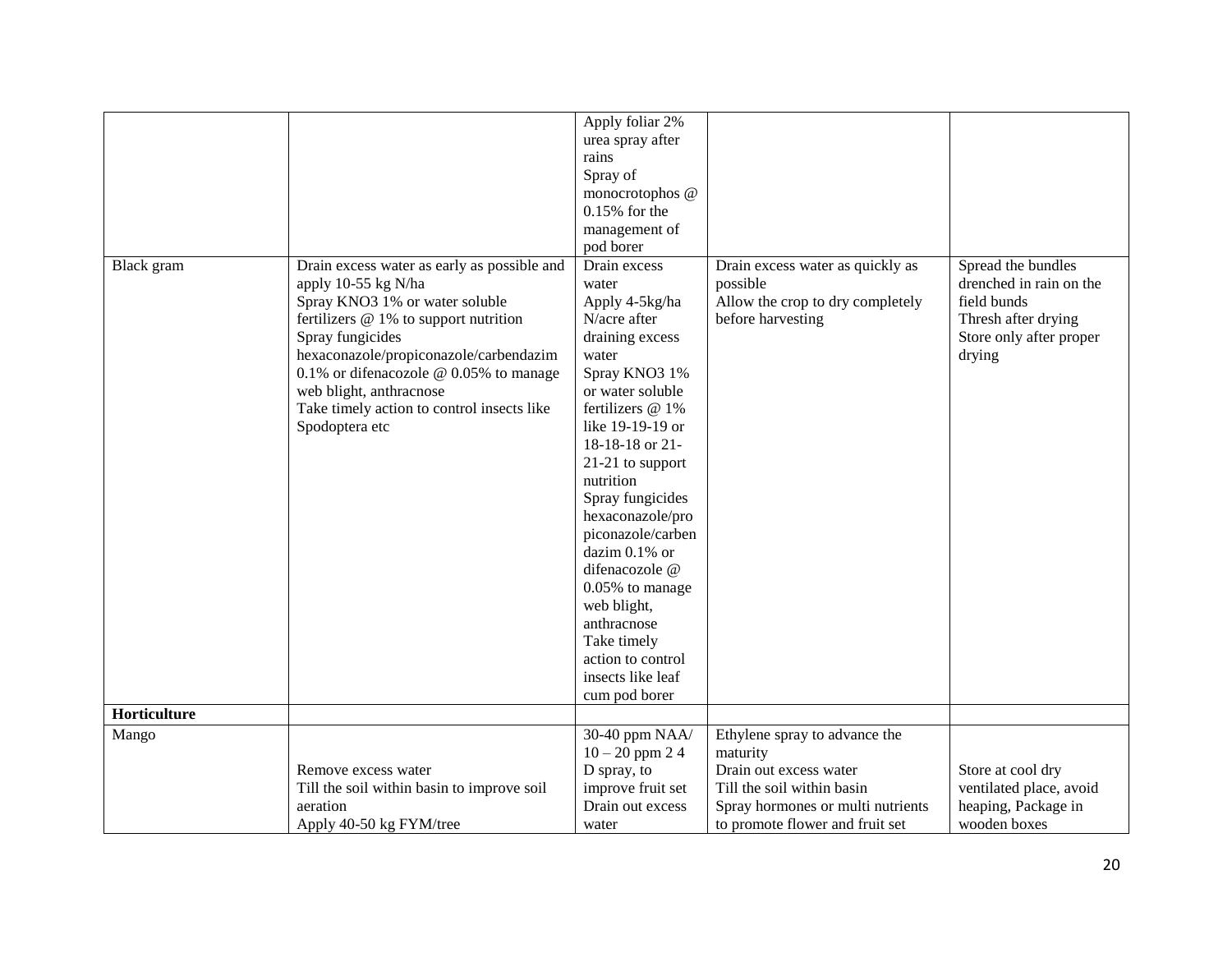|                                                                   |                                                       |       | Till the soil      |                                         |                       |                            |
|-------------------------------------------------------------------|-------------------------------------------------------|-------|--------------------|-----------------------------------------|-----------------------|----------------------------|
|                                                                   |                                                       |       | within basin       |                                         |                       |                            |
|                                                                   |                                                       |       | Spray hormones     |                                         |                       |                            |
|                                                                   |                                                       |       | or multi nutrients |                                         |                       |                            |
|                                                                   |                                                       |       | to promote flower  |                                         |                       |                            |
|                                                                   |                                                       |       | and fruit set      |                                         |                       |                            |
|                                                                   |                                                       | Use   |                    |                                         |                       |                            |
|                                                                   |                                                       |       | supplementing      |                                         |                       |                            |
|                                                                   |                                                       |       | pollinating        |                                         |                       |                            |
|                                                                   |                                                       |       | techniques         |                                         |                       |                            |
| Litchi                                                            |                                                       |       | 30-40 ppm          |                                         |                       |                            |
|                                                                   |                                                       |       | $NAA/10-20$        |                                         |                       | Conditioned fruits in cool |
|                                                                   |                                                       |       | ppm 2 4 D spray,   |                                         |                       | dry ventilated place and   |
|                                                                   |                                                       |       | , to improve fruit | Ethylene spray to advance the           | package in cart board |                            |
|                                                                   | Remove excess water                                   | set   |                    | maturity                                | boxes                 |                            |
| Guava                                                             |                                                       |       | 30-40 ppm NAA      |                                         | Wipe out the excess   |                            |
|                                                                   |                                                       |       | spray, , to        |                                         | moisture with muslin  |                            |
|                                                                   |                                                       |       | improve fruit set  |                                         | cloth and Package in  |                            |
|                                                                   |                                                       |       |                    |                                         | wooden boxes          |                            |
| Pea, tomato, potato,                                              |                                                       |       | Drain excess       |                                         |                       | Take harvest to a safe     |
| cucurbits                                                         | Form open drainage channels across the                | water |                    |                                         |                       | storage and dry before     |
|                                                                   | field                                                 |       |                    | Harvesting at proper stage              | packaging             |                            |
| Cauliflower, cabbage                                              |                                                       |       | Drain the fields,  | Drain the fields, control the curd rot  |                       |                            |
|                                                                   | Drain off water from the field and use of             |       | apply NPK and      | with spray, harvest the curds which     |                       |                            |
|                                                                   | split application of nitrogen and Dithane M           |       | spray Dithane      | are ready and also remove the           |                       | Immediate market the       |
|                                                                   | 45 when the sky is clear                              |       | M45 @ 2.5g/l       | infected leaves from the plants         | harvested curds       |                            |
| Heavy rainfall with high speed winds in a short span <sup>2</sup> |                                                       |       |                    |                                         |                       |                            |
| Horticulture                                                      |                                                       |       |                    |                                         |                       |                            |
| Mango                                                             | . Planting of wind breaks on east and west sides      |       |                    |                                         |                       |                            |
|                                                                   | (pre-planning)                                        |       |                    |                                         |                       |                            |
|                                                                   | • Staking of saplings during pre bearing phase        |       |                    |                                         |                       |                            |
|                                                                   | • Selection of dwarf varieties                        |       |                    |                                         |                       |                            |
| Litchi                                                            | • Planting of wind breaks on east and west sides      |       |                    |                                         |                       |                            |
|                                                                   | (pre-planning)                                        |       |                    |                                         |                       |                            |
|                                                                   |                                                       |       |                    |                                         |                       |                            |
|                                                                   | • Staking of saplings during pre bearing phase        |       |                    |                                         |                       |                            |
| Guava                                                             | • Staking of saplings during pre bearing phase        |       |                    |                                         |                       |                            |
|                                                                   | Outbreak of pest and diseases due to unseasonal rains |       |                    |                                         |                       |                            |
| Rice                                                              | Brown plant hopper                                    |       | Brown plant        | Cutworm - spray chloropyriphos 2.5 ml/l |                       | Store at safer             |
|                                                                   | Spray monocrotophos @ 1250ml/ha or acephate           |       | hopper             | False smut-spray copper oxychloride     |                       | places                     |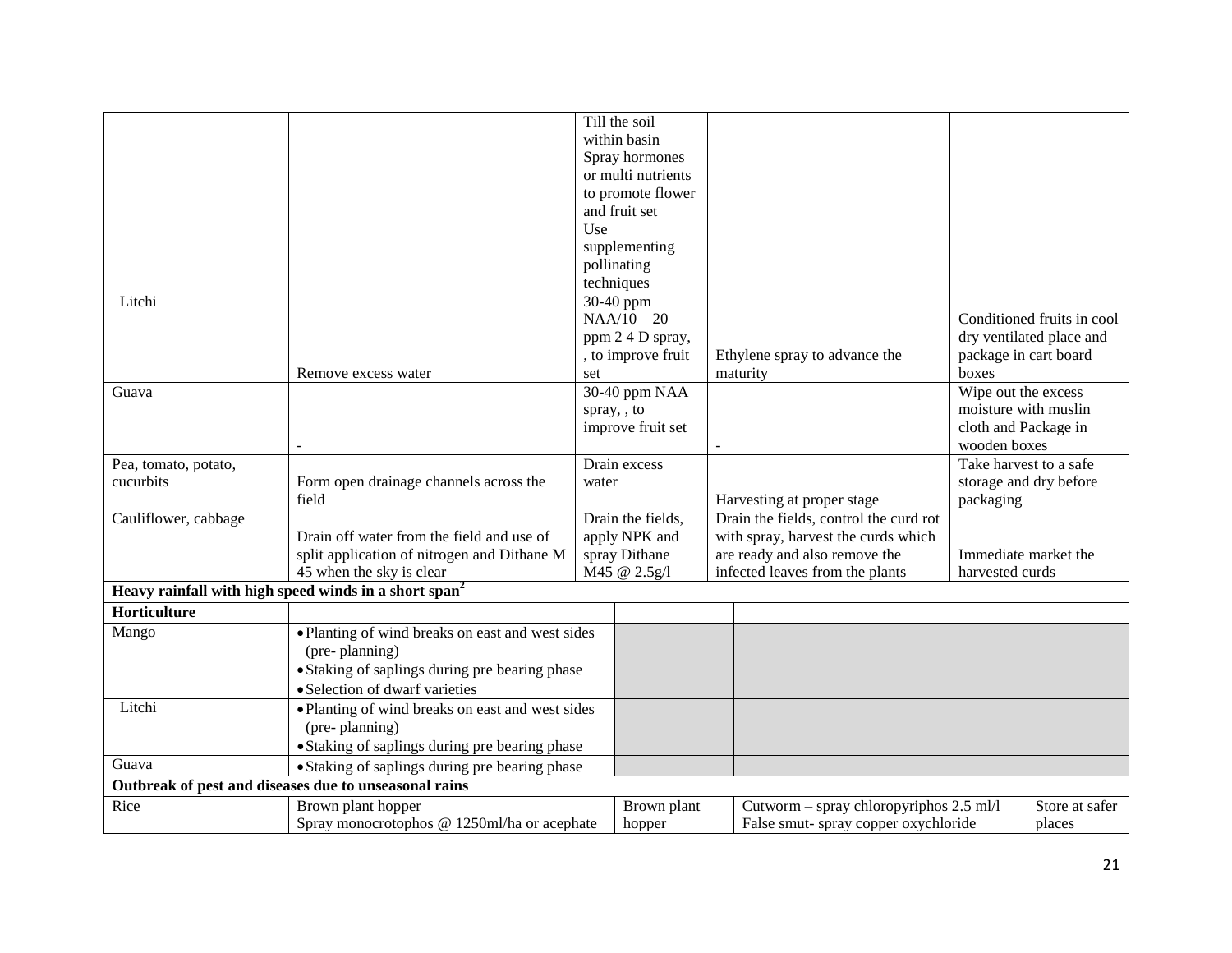|               | $500$ g/ha                                      | Spray             | 0.25%                           | Cover the               |
|---------------|-------------------------------------------------|-------------------|---------------------------------|-------------------------|
|               | Drain the water before spraying of insecticide  | monocrotophos     |                                 | produce with            |
|               | and direct the sparay towards base of plant     | @ 1250ml/ha or    |                                 | polythene               |
|               |                                                 | acephate          |                                 | Ensure 10-              |
|               |                                                 | $500$ g/ha        |                                 | 20%                     |
|               |                                                 | Drain the water   |                                 | moisture                |
|               |                                                 | before spraying   |                                 | before                  |
|               |                                                 | of insecticide    |                                 | storage                 |
|               |                                                 | and direct the    |                                 |                         |
|               |                                                 | sparay towards    |                                 |                         |
|               |                                                 | base of plant     |                                 |                         |
|               |                                                 | Blast-spray       |                                 |                         |
|               |                                                 | carbendazim @     |                                 |                         |
|               |                                                 | 1g/l after        |                                 |                         |
|               |                                                 | observing initial |                                 |                         |
|               |                                                 | disease           |                                 |                         |
|               |                                                 | symptoms          |                                 |                         |
| Maize         | Drain out excess water                          | Top dress with    | Harvest cobs from standing crop | Store at safer          |
|               |                                                 | nitrogen after    |                                 | places                  |
|               |                                                 | rain spells       |                                 | Cover the               |
|               |                                                 |                   |                                 | produce with            |
|               |                                                 |                   |                                 |                         |
|               |                                                 |                   |                                 | polythene<br>Ensure 10- |
|               |                                                 |                   |                                 | 20%                     |
|               |                                                 |                   |                                 |                         |
|               |                                                 |                   |                                 | moisture                |
|               |                                                 |                   |                                 | before                  |
|               |                                                 |                   |                                 | storage                 |
| Pulses-kharif |                                                 | Root rot-         | Drain excess water              |                         |
|               |                                                 | drench            | Commence harvesting             |                         |
|               |                                                 | carbendazim       |                                 |                         |
|               |                                                 | $1.0g/l$ at the   |                                 |                         |
|               |                                                 | base of plants    |                                 |                         |
|               |                                                 | Powdery           |                                 |                         |
|               |                                                 | mildew-spray      |                                 |                         |
|               | Wilt in low lying water logged patches-drench   | carbendazim       |                                 |                         |
|               | carbendazim 1.0g/l at the base of plants        | 0.1%              |                                 |                         |
| Wheat         |                                                 | Control rust      | Drain out excess water          | After                   |
|               |                                                 | with Zineb Z 78   |                                 | threshing               |
|               | Drain out excess water                          | $(0.25\%)$ or     |                                 | undertake               |
|               | Apply split doses of nitrogen for crop recovery | propiconazole     |                                 | drying of               |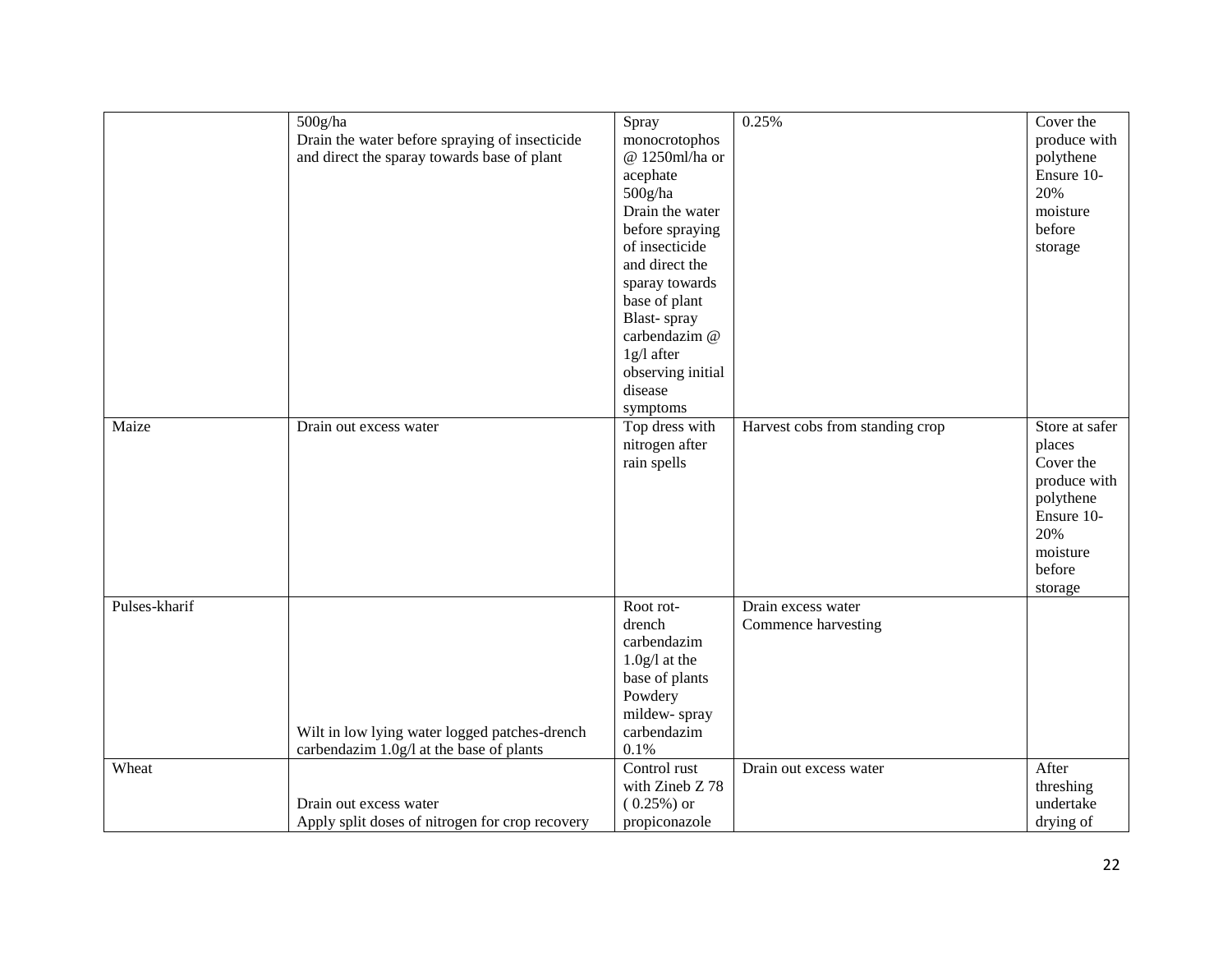|                     |                                             | 0.1%              |                                             | grains        |
|---------------------|---------------------------------------------|-------------------|---------------------------------------------|---------------|
| <b>Barley</b>       |                                             | Drain out         | Drain out excess water                      | After         |
|                     |                                             | excess water      |                                             | threshing     |
|                     |                                             | and top dress     |                                             | undertake     |
|                     |                                             | with nitroge      |                                             | drying of     |
|                     | Drain out excess water                      |                   |                                             | grains        |
| <b>Horticulture</b> |                                             |                   |                                             |               |
| Mango               |                                             | For Powdery       |                                             |               |
|                     |                                             | mildew            |                                             |               |
|                     |                                             | Control-spray     |                                             |               |
|                     |                                             | of wettable       |                                             |               |
|                     |                                             | sulpher           |                                             | Proper        |
|                     |                                             | Mango hopper-     |                                             | storage and   |
|                     |                                             | follow            | Mango fruit fly-follow the recommended      | immediate     |
|                     | Mango malformation -follow                  | recommended       | spray schedule, gur $50g +$ malathion 10 ml | transportatio |
|                     | recommended practices                       | spray schedule    | in 5 lt water + fruit fly traps $@ 25/ha$   | n             |
| Litchi              | $\sim$                                      | $-do-$            |                                             |               |
| Guava               |                                             |                   |                                             |               |
| pea                 |                                             | Root rot-         |                                             |               |
|                     |                                             | drench            |                                             |               |
|                     |                                             | carbendazim       |                                             |               |
|                     |                                             | $1.0g/l$ at the   |                                             |               |
|                     |                                             | base of plants    |                                             |               |
|                     |                                             | Powdery           |                                             |               |
|                     | Wilt in low lying water logged areas-drench | mildew-spray      | Undertake field drainage                    |               |
|                     | carbendazim 1.0g/l at the base of plants    | carbendazim       | Do not harvest in wet condition             |               |
|                     |                                             | 0.1%              | delay harvesting till weather clears        |               |
| Potato              |                                             | Undertake         | Maintain drainage                           |               |
|                     |                                             | drainage          |                                             |               |
|                     |                                             | Immediately       | Spray metalaxyl @ 0.2% and even the         |               |
|                     |                                             | follow the spray  | entire patch of severely affected blight    |               |
|                     |                                             | schedule with     | affected plants should be removed           |               |
|                     |                                             | mancozeb M 45     |                                             |               |
|                     |                                             | @ 0.25% and       |                                             |               |
|                     |                                             | metalaxyl @       |                                             |               |
|                     | Drain out excess water                      | 0.2% if blight is |                                             | Ensure        |
|                     | Apply mancozeb M 45 @ 0.25% as foliar spray | not under         |                                             | proper        |
|                     | for control of early blight                 | control           |                                             | storage       |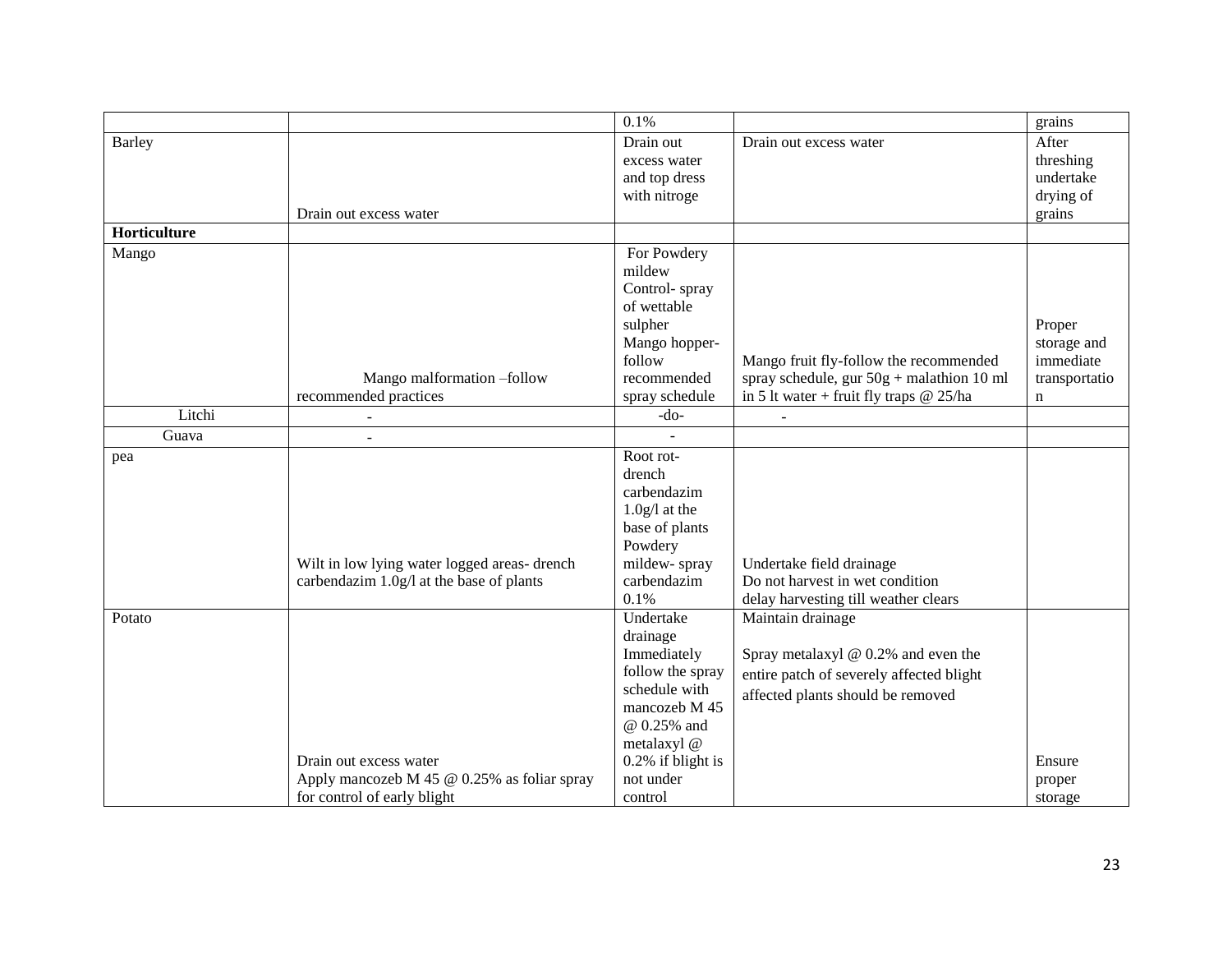| Cole crops | Drain out excess water<br>Carry out IDM/IPM | Drain out<br>excess water   | Drain out excess water          |             |
|------------|---------------------------------------------|-----------------------------|---------------------------------|-------------|
|            |                                             | Carry out<br><b>IDM/IPM</b> |                                 |             |
| Tomato     |                                             | Drain excess                | Stake plants                    |             |
|            |                                             | water                       |                                 |             |
|            |                                             | Undertake need              | Drain water                     |             |
|            |                                             | based pest and              |                                 |             |
|            |                                             | disease                     | Harvest on clear and sunny days |             |
|            |                                             | management                  |                                 |             |
|            | Drain excess water                          | Fill gap with               |                                 |             |
|            | Undertake need based pest and disease       | seedlings                   |                                 |             |
|            | management                                  | Apply $20-30$ kg            |                                 | Undertake   |
|            | Fill gap with seedlings                     | N/ha to regain              |                                 | grading and |
|            | Apply 10-20 kg N/ha to regain lost vigour   | lost vigour                 |                                 | packing     |

#### **2.3 Floods, (not applicable)**

| <b>Condition</b>                                                   | Suggested contingency measure <sup>o</sup> |                         |                           |            |  |  |
|--------------------------------------------------------------------|--------------------------------------------|-------------------------|---------------------------|------------|--|--|
| Transient water logging/ partial inundation <sup>1</sup>           | <b>Seedling / nursery stage</b>            | <b>Vegetative stage</b> | <b>Reproductive stage</b> | At harvest |  |  |
| Crop1 (specify)                                                    |                                            |                         |                           |            |  |  |
| Horticulture                                                       |                                            |                         |                           |            |  |  |
| Crop1 (specify)                                                    |                                            |                         |                           |            |  |  |
| <b>Continuous submergence</b><br>for more than 2 days <sup>2</sup> |                                            |                         |                           |            |  |  |
| Crop1                                                              |                                            |                         |                           |            |  |  |
| Horticulture                                                       |                                            |                         |                           |            |  |  |
| Crop1 (specify)                                                    |                                            |                         |                           |            |  |  |
| Sea water inundation <sup>3</sup>                                  |                                            |                         |                           |            |  |  |
| Crop1                                                              |                                            |                         |                           |            |  |  |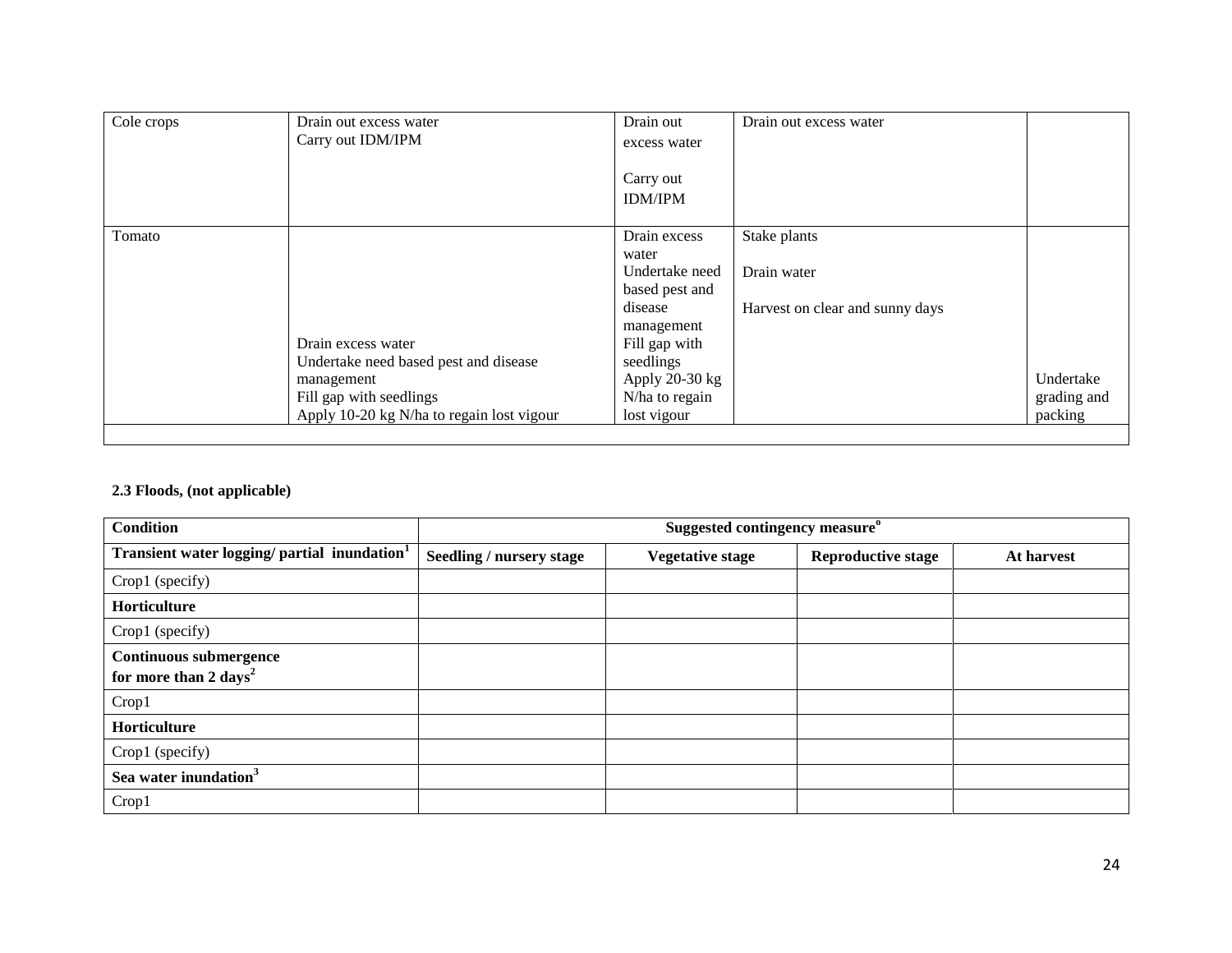## **2.4 Extreme events: Heat wave / Cold wave/Frost/ Hailstorm /Cyclone (For Bhabhar Area)**

| <b>Extreme event</b>          | Suggested contingency measure <sup>r</sup>                                                    |                                           |                                                                  |                      |
|-------------------------------|-----------------------------------------------------------------------------------------------|-------------------------------------------|------------------------------------------------------------------|----------------------|
| type                          | Seedling / nursery stage                                                                      | <b>Vegetative stage</b>                   | <b>Reproductive stage</b>                                        | At<br>harvest        |
| <b>Heat Wave</b> <sup>p</sup> |                                                                                               |                                           |                                                                  |                      |
| Wheat                         |                                                                                               |                                           | Light and frequent irrigation at evening hours, N<br>topdressing |                      |
| Sugarcane                     | Light irrigation, Intercultural<br>operations                                                 | Frequent<br>irrigation                    | Light and frequent irrigation at evening hours,                  |                      |
| Mustard                       |                                                                                               |                                           | Light and frequent irrigation at evening hours,                  |                      |
|                               |                                                                                               |                                           |                                                                  |                      |
| Mango                         | · Planting of wind breaks on east and west sides (pre-<br>planning)<br>• Frequent irrigations | Frequent<br>irrigations                   | Frequent irrigations                                             |                      |
| Litchi                        | • Planting of wind breaks on east and west sides (pre-<br>planning)<br>• Frequent irrigations | Frequent<br>irrigations                   | Frequent irrigations                                             |                      |
| Guava                         | • Planting of wind breaks on east and west sides (pre-<br>planning)<br>• Frequent irrigations | Frequent<br>irrigations                   | Frequent irrigations                                             |                      |
| Cold wave <sup>q</sup>        |                                                                                               |                                           |                                                                  |                      |
| Wheat                         |                                                                                               | Light irrigation,<br>N top dressing       |                                                                  | <b>Not</b><br>common |
| Vegetable pea                 |                                                                                               | Sprinkler<br>irrigation,<br>hormone spray |                                                                  | do                   |
| Potato                        |                                                                                               | Light irrigation,<br>N top dressing       |                                                                  | do                   |
| Mustard                       |                                                                                               | Light irrigation                          |                                                                  | do                   |
| Horticulture                  |                                                                                               |                                           |                                                                  |                      |
| Mango                         | Planting of wind breaks on east and west sides (pre-<br>planning)<br>Smudging/smoking         | Smudging/smoki<br>ng                      | Smudging/smoking                                                 |                      |
| Litchi                        | Planting of wind breaks on east and west sides (pre-<br>planning)<br>Smudging/smoking         | Smudging/smoki<br>ng                      | Smudging/smoking                                                 |                      |
| Guava                         | Planting of wind breaks on east and west sides (pre-                                          | Smudging/smoki                            | Smudging/smoking                                                 |                      |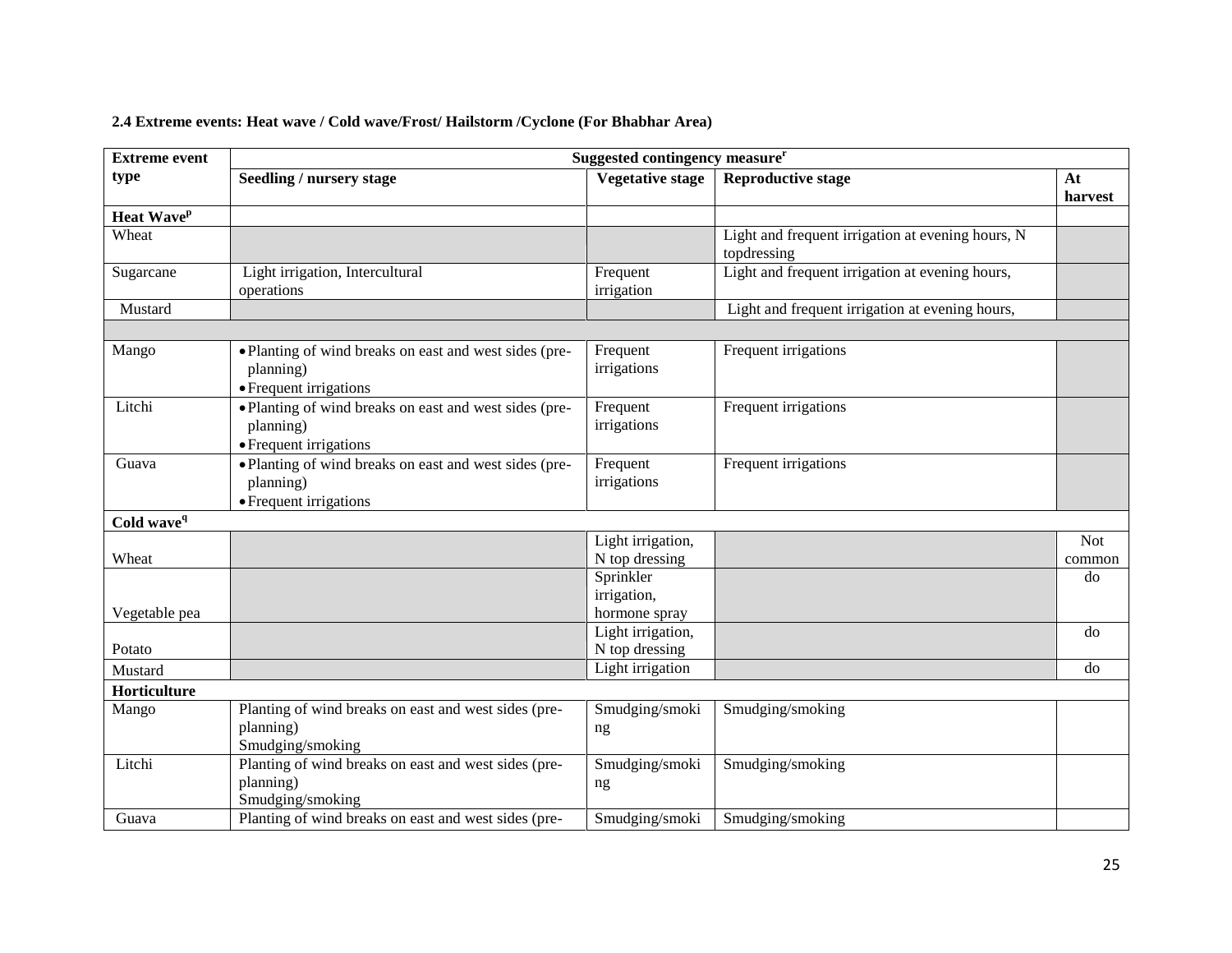|               | planning)                                                           | ng                                |                        |                |
|---------------|---------------------------------------------------------------------|-----------------------------------|------------------------|----------------|
|               | Smudging/smoking                                                    |                                   |                        |                |
| Frost         |                                                                     |                                   |                        |                |
|               | Not common                                                          | Light irrigation,                 | Not common             | <b>Not</b>     |
| Wheat         |                                                                     | smoke                             |                        | common         |
|               | do                                                                  | Light irrigation,                 | do                     | do             |
| Potato        |                                                                     | smoke                             |                        |                |
|               | do                                                                  | Sprinkler                         | do                     | do             |
| Vegetable pea | do                                                                  | irrigation, smoke                 | $\overline{d}$         | do             |
| Mustard       |                                                                     | Light irrigation                  |                        |                |
| Horticulture  |                                                                     |                                   |                        |                |
| Mango         | • Planting of wind breaks on east and west sides (pre-              | • Thatching with                  | • Frequent irrigations |                |
|               | planning)                                                           | straw                             | • Smudging/smoking     |                |
|               | • Thatching with straw                                              | $\bullet$ Frequent                |                        |                |
|               | • Frequent irrigations                                              | irrigations                       |                        |                |
|               | • Smudging/smoking                                                  | $\bullet$ Smudging/smok           |                        |                |
|               |                                                                     | ing                               |                        |                |
|               |                                                                     |                                   |                        |                |
| Litchi        | • Planting of wind breaks on east and west sides (pre-              | • Thatching with                  | • Frequent irrigations |                |
|               | planning)                                                           | straw                             | • Smudging/smoking     |                |
|               | • Thatching with straw                                              | $\bullet$ Frequent                |                        |                |
|               | • Frequent irrigations                                              | irrigations                       |                        |                |
|               | $\bullet$ Smudging/smoking                                          | · Smudging/smok                   |                        |                |
|               |                                                                     | ing                               |                        |                |
| Guava         |                                                                     |                                   |                        |                |
|               | • Planting of wind breaks on east and west sides (pre-<br>planning) | $\bullet$ Frequent<br>irrigations | • Frequent irrigations |                |
|               |                                                                     |                                   |                        |                |
|               | • Thatching with straw                                              |                                   |                        |                |
|               | • Frequent irrigations                                              |                                   |                        |                |
| Hailstorm     |                                                                     |                                   |                        |                |
| Rice          | Replanting and gap filling                                          | N top dressing                    |                        | Early          |
|               | as per severity                                                     |                                   |                        | harvesti       |
|               |                                                                     |                                   |                        | ng and         |
|               |                                                                     |                                   |                        | disposal<br>of |
|               |                                                                     |                                   |                        | produce        |
| Wheat         | Re-sowing (short duration variety) /                                | N top dressing                    |                        | Early          |
|               | gap filling as per severity                                         |                                   |                        | harvesti       |
|               |                                                                     |                                   |                        | ng and         |
|               |                                                                     |                                   |                        |                |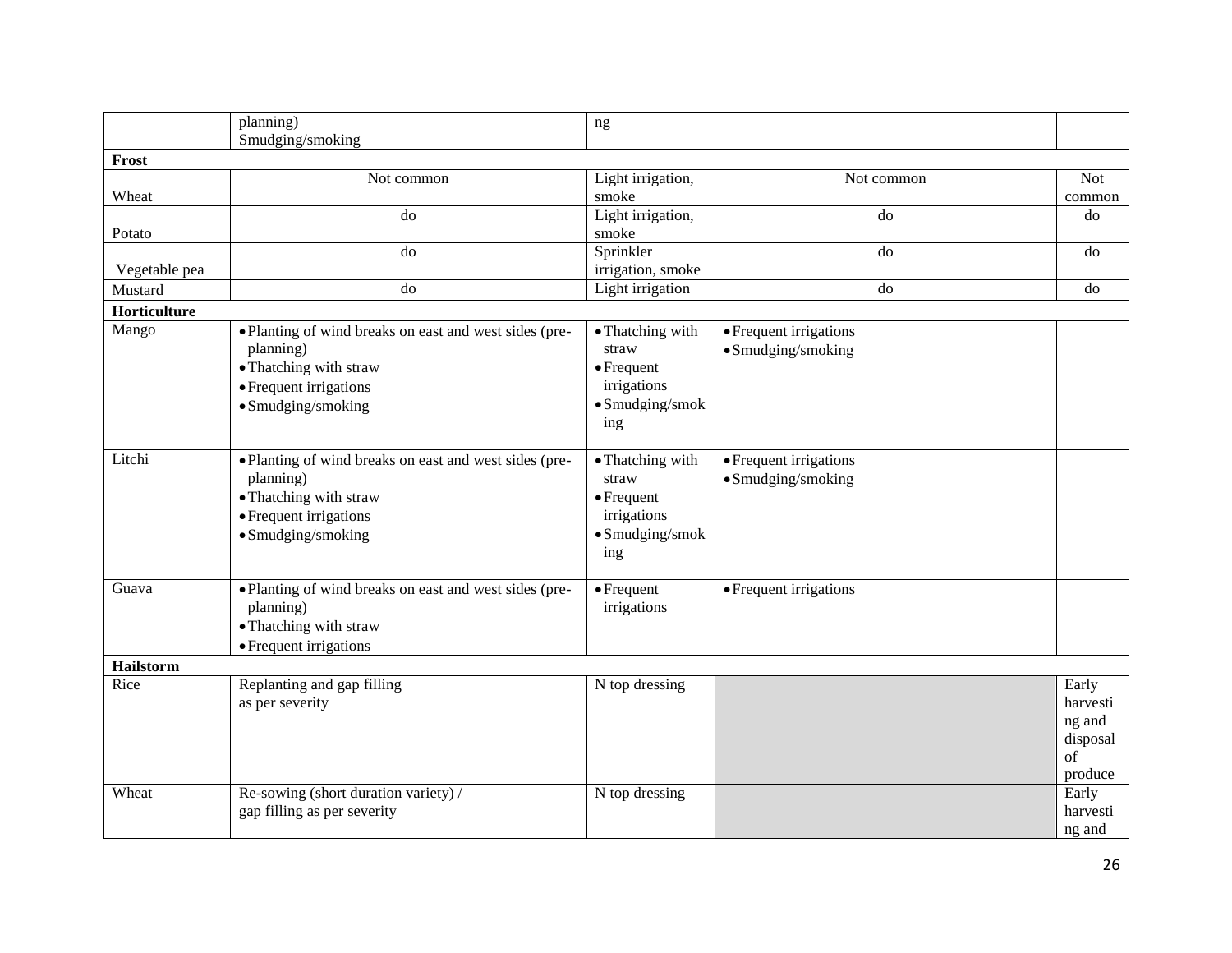|               |                                |                 |                      | disposal |
|---------------|--------------------------------|-----------------|----------------------|----------|
|               |                                |                 |                      | of       |
|               |                                |                 |                      | produce  |
| Sugarcane     | Gap filling and N top dressing | Earthing, N top | Tying                |          |
|               |                                | dressing, Tying |                      |          |
| Vegetable pea | Hormone spray                  | Hormone spray   | Early picking        |          |
| Potato        | N top dressing/Earthing up     | Earthing up     | Remove upper portion |          |
| Horticulture  |                                |                 |                      |          |
| Mango         |                                |                 | Anti hailstorm net   | Anti     |
|               |                                |                 |                      | hailstor |
|               |                                |                 |                      | m net    |
| Litchi        |                                |                 | Anti hailstorm net   | Anti     |
|               |                                |                 |                      | hailstor |
|               |                                |                 |                      | m net    |
| Guava         |                                |                 | Anti hailstorm net   | Anti     |
|               |                                |                 |                      | hailstor |
|               |                                |                 |                      | m net    |

**2.4 Extreme events: Heat wave/ Cold wave/ Frost/ Hailstorm/ Cyclone (Hill condition)**

| <b>Extreme event type</b>                    | <b>Suggested contingency measure</b> |                                               |                           |            |  |  |  |
|----------------------------------------------|--------------------------------------|-----------------------------------------------|---------------------------|------------|--|--|--|
|                                              | Seedling/nursery stage               | <b>Vegetative stage</b>                       | <b>Reproductive stage</b> | At harvest |  |  |  |
| Heat wave                                    |                                      |                                               |                           |            |  |  |  |
| Upland rice                                  | $\overline{\phantom{a}}$             |                                               |                           |            |  |  |  |
| Transplanted rice                            | Light irrigation                     | Irrigation                                    |                           |            |  |  |  |
| Finger millet                                |                                      | Irrigation                                    |                           |            |  |  |  |
| Horticulture                                 |                                      |                                               |                           |            |  |  |  |
| Fruit crop                                   | Irrigation in the evening<br>hours   | Irrigation and mulching in<br>tree basin      | Mulching in tree basin    |            |  |  |  |
| Veg crop (Tomato, Capsicum, Caulifower etc.) | Irrigation                           | Life saving irrigation in<br>evening hours    |                           |            |  |  |  |
| Cold wave                                    |                                      |                                               |                           |            |  |  |  |
| Wheat                                        |                                      | Light irrigation, Smoking<br>around the field |                           |            |  |  |  |
| Oilseed                                      |                                      | Light irrigation, Smoking                     |                           |            |  |  |  |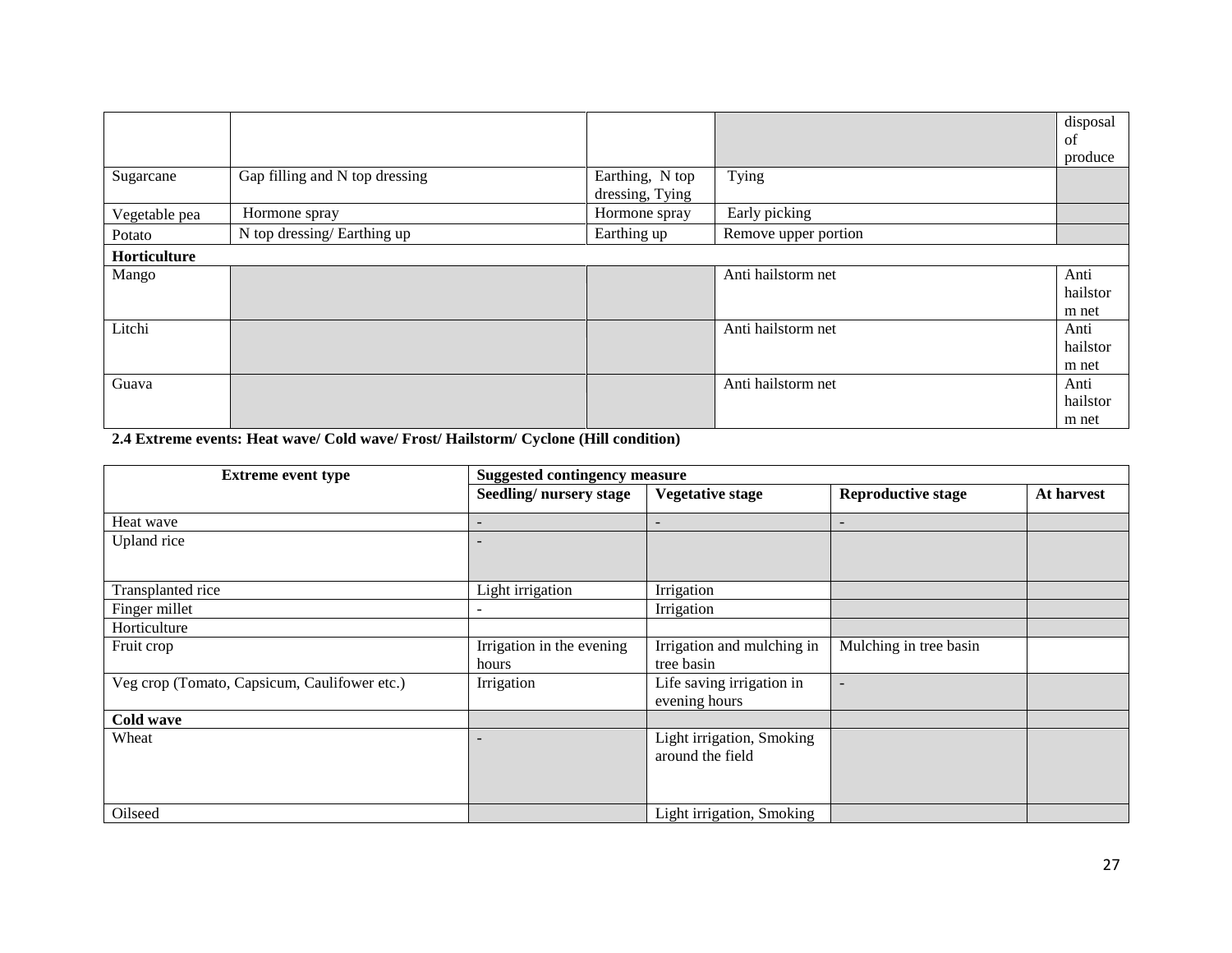|              | around the field           |                              |  |
|--------------|----------------------------|------------------------------|--|
| Pulse        | Light irrigation, Smoking  |                              |  |
|              | around the field           |                              |  |
| Horticulture |                            |                              |  |
| Veg pea      | Light irrigation and spray |                              |  |
|              | of karathane 1 ml/lt water |                              |  |
|              | in January                 |                              |  |
| Potato       | Light irrigation and two   |                              |  |
|              | spray of Indofill M-45     |                              |  |
| Mango        | Light irrigation, Smoking  |                              |  |
|              | around the orchard during  |                              |  |
|              | Jan. in evening hour.      |                              |  |
| Hailstorm    |                            |                              |  |
| Horticulture |                            |                              |  |
| Apple        |                            | Cover the tree with hail net |  |
| Pear         |                            | Cover the tree with hail net |  |
| Peach        |                            | Cover the tree with hail net |  |
| Plum         |                            | Cover the tree with hail net |  |

## **2.5 Contingent strategies for Livestock, Poultry & Fisheries**

#### **2.5.1 Livestock**

|                                    | <b>Suggested contingency measures</b>                                                                                                                                                                                                                                                                                                                                                                       |                                                                                                                                                                                                                                                                                                                      |                                                                                                                                                                                                                                                                                                                                                                                                                                      |  |  |
|------------------------------------|-------------------------------------------------------------------------------------------------------------------------------------------------------------------------------------------------------------------------------------------------------------------------------------------------------------------------------------------------------------------------------------------------------------|----------------------------------------------------------------------------------------------------------------------------------------------------------------------------------------------------------------------------------------------------------------------------------------------------------------------|--------------------------------------------------------------------------------------------------------------------------------------------------------------------------------------------------------------------------------------------------------------------------------------------------------------------------------------------------------------------------------------------------------------------------------------|--|--|
|                                    | Before the event <sup>s</sup>                                                                                                                                                                                                                                                                                                                                                                               | During the event                                                                                                                                                                                                                                                                                                     | After the event                                                                                                                                                                                                                                                                                                                                                                                                                      |  |  |
| <b>Drought</b>                     |                                                                                                                                                                                                                                                                                                                                                                                                             |                                                                                                                                                                                                                                                                                                                      |                                                                                                                                                                                                                                                                                                                                                                                                                                      |  |  |
| Feed and<br>fodder<br>availability | Increase area under fodder crops, collect<br>crop residue, collect tree fodder<br>Conserve maize green fodder as silage<br>Encourage fodder production of jowar and<br>bajra<br>Preparation of compact feed block for<br>Storage.<br>Establishing fodder banks at block levels.<br>Plantation of perennial grass/fodder crops<br>for livestock on bunds, wasteland and<br>penchant land on community basis. | Harvest and use biomass of maize.<br>wheat, barley, millets etc<br>Transport feed to affected areas<br>Utilize stored hay/silage<br>Use of compact feed block for<br>feeding animals<br>From fodder bank reserves.<br>Utilizing fodder from perennial<br>trees.<br>Use of feed mixture while feeding<br>the animals. | • Building up fodder bank reserves.<br>• Planning of fodder crop for plantation in wastelands,<br>punchiest lands or in irrigated lands.<br>• Avail insurance<br>• Replace unproductive animals with improved ones<br>• Train and educate farmers<br>• Maintain and repair silo pits<br>• Encourage farmers to grow multi cut fodder crops (<br>African tall, MP chari, UP chari)<br>• Supply of fodder seed before onset of monsoon |  |  |
| <b>Drinking</b>                    | Preserving water in the tanks.                                                                                                                                                                                                                                                                                                                                                                              | Using water from preserves.                                                                                                                                                                                                                                                                                          | Continue rain water harvest.                                                                                                                                                                                                                                                                                                                                                                                                         |  |  |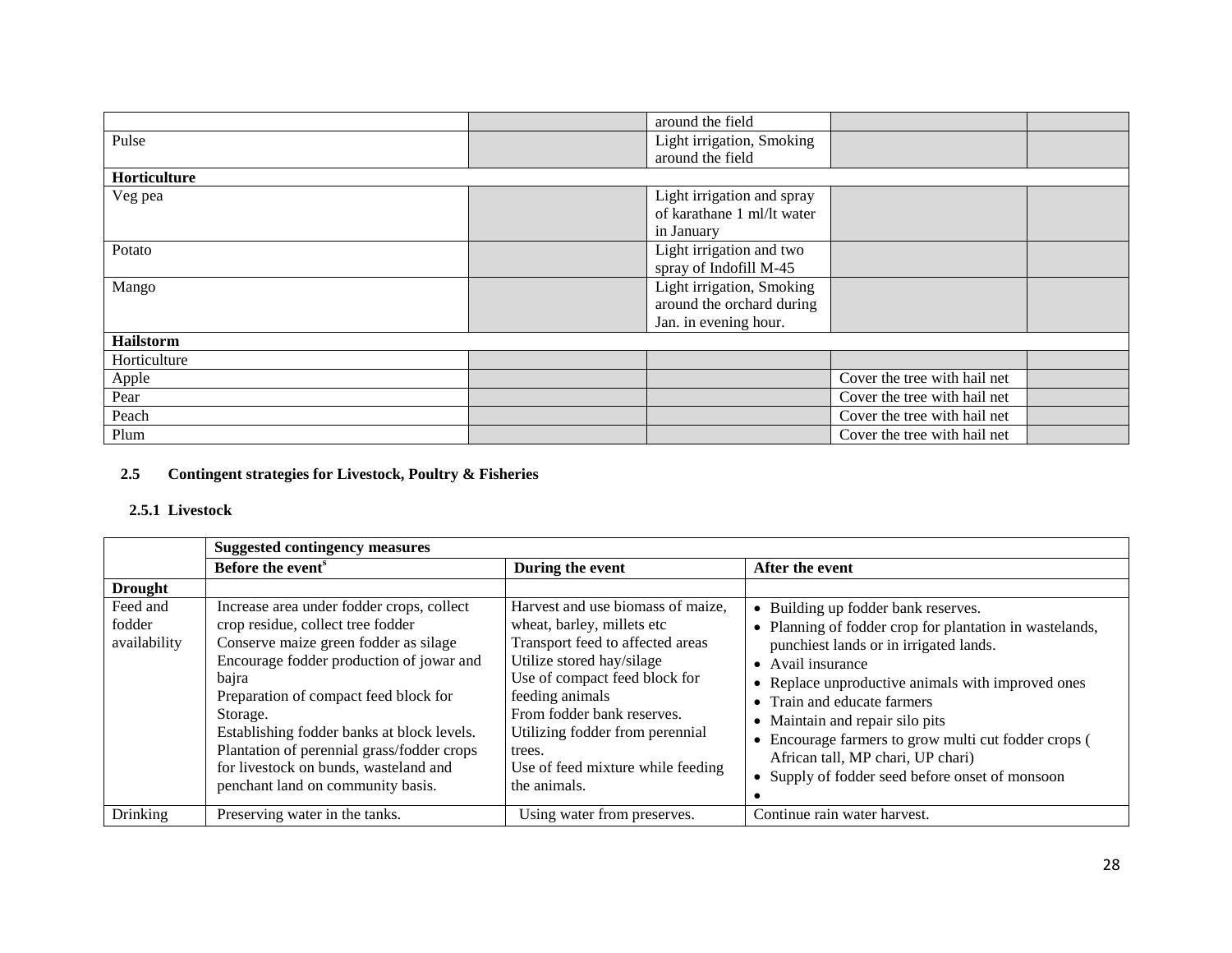| water                   | Provision of conventional house,                                                             | Using ground water resources for                             | Use of water treatments for cleaning of water        |
|-------------------------|----------------------------------------------------------------------------------------------|--------------------------------------------------------------|------------------------------------------------------|
|                         | With plantation nearby, good ventilation.                                                    | maintains community in drinking                              |                                                      |
|                         |                                                                                              | water supply.                                                |                                                      |
|                         |                                                                                              |                                                              |                                                      |
|                         |                                                                                              |                                                              |                                                      |
| Health and              | Ensure regular health checkup of animals to                                                  | Organization of animal health                                | Camps to judge health status of animals.             |
| disease                 | check incidences of any disease annoy live                                                   | camp and distribution of medicine                            | Segregation of introduction sick/animals.            |
| management              | stocks.                                                                                      | in case of outbreak of any                                   | Discarding of unproductive animals.                  |
|                         | Veterinary preparedness with medicines and                                                   | epidemic.                                                    | Culling of sick animals.                             |
|                         | vaccines and using mobile vans.                                                              | Awareness Campaigns for farmers                              |                                                      |
|                         | Identification and recording in                                                              | to judge general health of animals                           |                                                      |
| <b>Floods</b>           | Growing water logging resistant fodder                                                       | Ensuring proper supply of the                                | Planning of fodder crop for plantation wastelands,   |
|                         | plants and trees.                                                                            | fodder to the livestock                                      | punchiest lands or in irrigated lands                |
| Feed and                | Planning appropriate ignore streusel for                                                     | Holding thawed livestock at                                  | Maintenance of infrastructure.                       |
| fodder                  | fodder bank as well as for holding animals                                                   | appropriate place for proper                                 | Expansion in physical.                               |
| availability            | hers.                                                                                        | claming of the place holding                                 |                                                      |
|                         |                                                                                              | animal herds to privet outbreak of                           |                                                      |
|                         |                                                                                              | diseases.                                                    |                                                      |
| Drinking                | Preparation of overhead water reservoirs.                                                    | Using of chambers for prosing $\&$                           | Cleaning of water.                                   |
|                         | Installation of appropriate channels for                                                     | feeding animals with clean                                   | Water treatment                                      |
| water                   | distastes ablution of clean drinking water                                                   | drinking water.                                              |                                                      |
| Health and              | Preparedness with medicines & vaccines for                                                   |                                                              |                                                      |
|                         |                                                                                              | Regular checking of animal herds                             | Organization                                         |
| disease                 | checking the spread of water borne diseases<br>Identification and recorded of information on | for invoice g any disease to                                 | Segregate                                            |
| management              |                                                                                              | prevent out break of any epidemic<br>Vaccination of animals. | Discarding of animals                                |
|                         | indigenous/alternative medicines for water                                                   |                                                              |                                                      |
|                         | brogue diseases.                                                                             | Treatment of disease affected                                |                                                      |
|                         | Preparation of vaccination schedules                                                         | animals.                                                     |                                                      |
| Cyclone                 |                                                                                              |                                                              |                                                      |
| Feed and                |                                                                                              |                                                              |                                                      |
| fodder                  |                                                                                              |                                                              |                                                      |
| availability            |                                                                                              |                                                              |                                                      |
| Drinking                |                                                                                              | Not applicable                                               |                                                      |
| water                   |                                                                                              |                                                              |                                                      |
| Health and              |                                                                                              |                                                              |                                                      |
| disease                 |                                                                                              |                                                              |                                                      |
| management              |                                                                                              |                                                              |                                                      |
| Heat wave and cold wave |                                                                                              |                                                              |                                                      |
| Shelter/envir           | Proper infrastructure planning and                                                           | Effective impanation of plans for                            | Maintenance of infrastructure.                       |
| onment                  | construction for preparedness & towards                                                      | environment might doting adverse                             | Evaluation of implemented plans & modifying existing |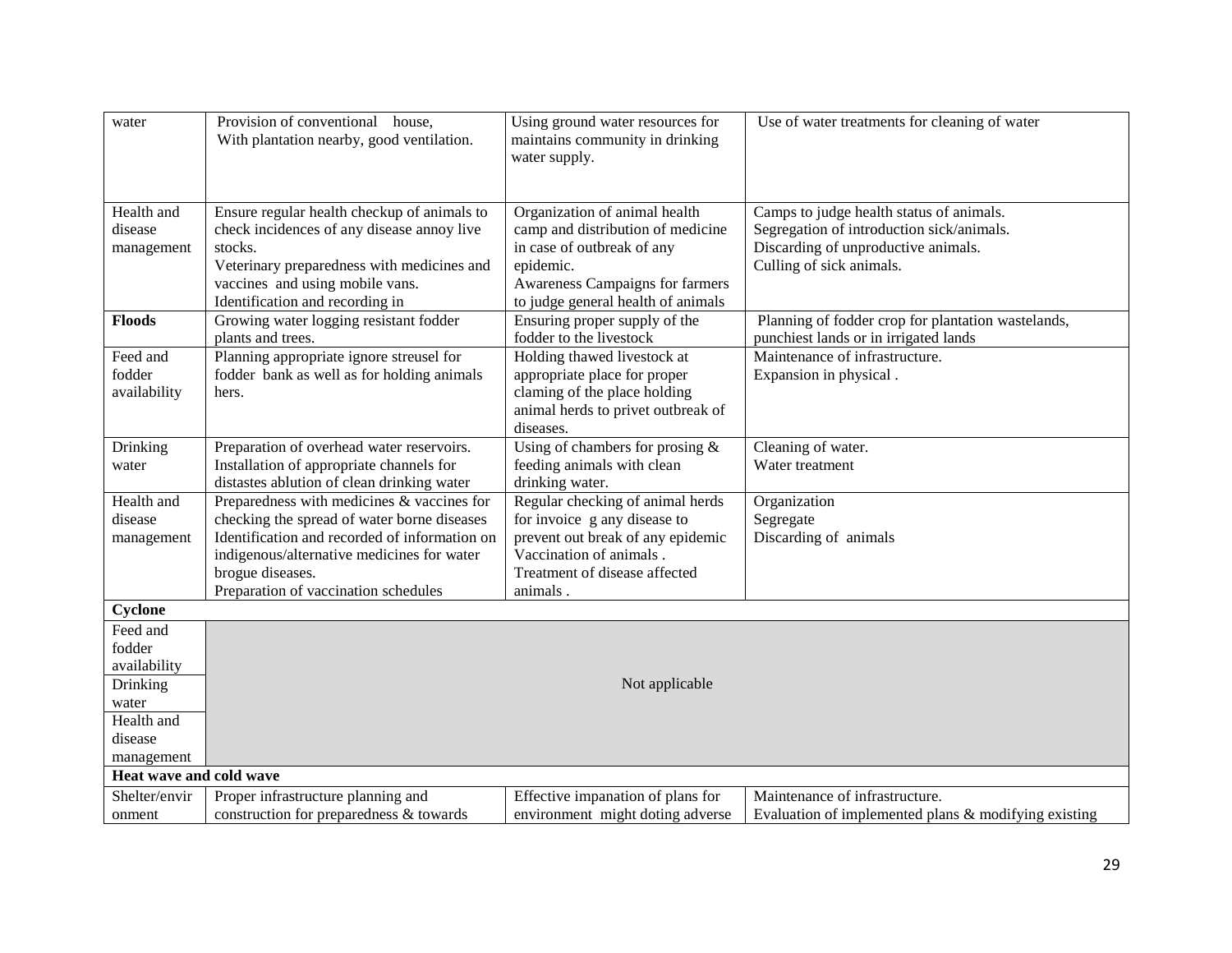| management                 | adverse conditions.                            | conditions.                        | plans.                                              |
|----------------------------|------------------------------------------------|------------------------------------|-----------------------------------------------------|
|                            | Identification of the alternatives for         | Group housing, feed during cooler  |                                                     |
|                            | modifying existing infrastructures according   | Use dry grass flooring and gunny   |                                                     |
|                            | to environmental conditions and their          | bags on windows                    |                                                     |
| communications to farmers. |                                                | Wrap the gunny bags on the belly   |                                                     |
|                            | Shift the animals from high hill pasture lands | of milch animals                   |                                                     |
|                            | to nearby pastures                             | Restrict open grazing during sunny |                                                     |
|                            |                                                | days only                          |                                                     |
|                            |                                                |                                    |                                                     |
| Health and                 | Veterinary preparedness in term of vaccines    | Organization of healthy camps for. | Health camps for establishing health status of live |
| disease                    | & medicine stocking.                           | Vaccination.                       | animals.                                            |
| management                 | Planning for mobile services of sick animals   | Treatment of the animals.          | Segregation of animals.                             |
|                            | through vans.                                  | Awareness among the farmers on     | Discarding animals                                  |
|                            | Identification of indigenous/herbal            | general health                     | Culling animals                                     |
|                            | /alternative medicines from local resources    | Make provision of fans/shade and   | Prompt veterinary care in case of acute problem     |
|                            | for use during adverse conditions.             | cold drinking water during hot     | Use multi vitamins and minerals in feed             |
|                            | Feeding traditional herbs to animals           | wave and provision of warm         |                                                     |
|                            |                                                | housing during cold wave           |                                                     |

s based on forewarning wherever available

#### **2.5.2 Poultry**

|                | <b>Suggested contingency measures</b>       |                                  |                                                      |  |
|----------------|---------------------------------------------|----------------------------------|------------------------------------------------------|--|
|                | Before the event <sup>a</sup>               | During the event                 | After the event                                      |  |
| <b>Drought</b> |                                             |                                  |                                                      |  |
| Shortage of    | Establishing of feed reserve banks.         | Utilizes feed from reserves.     | Building up of though emptied reserves.              |  |
| feed           | Identifying alterative feed ingredients and | Ensuring supply of feed by       |                                                      |  |
| ingredients    | their storage.                              | procumbent from adjudge areas.   |                                                      |  |
|                | Identifying sources for procurement of feed | Portman from adjuring area.      |                                                      |  |
|                | in case of acute shortage.                  |                                  |                                                      |  |
| Drinking       | Building infrastructure for water           | Supply of clean drinking water   | Clearing of warder reservoir.                        |  |
| water          | harvesting and building up water            | from reservoir.                  | Water treatment to ensure clean & safe water.        |  |
|                | reservoirs.                                 |                                  |                                                      |  |
|                |                                             |                                  |                                                      |  |
| Health and     | Minting the health profile of poultry.      | Campaign for creation awaking    | Animal camp for Judging the health profile of birds. |  |
| disease        | Vet. pureness with medicines                | for proper vaccination of birds. | Segregation treatment of affected birds.             |  |
| management     | vaccination to bird duds during enrages     | Mass vaccination.                |                                                      |  |
|                |                                             | Treatment of disease             |                                                      |  |
| <b>Floods</b>  |                                             |                                  |                                                      |  |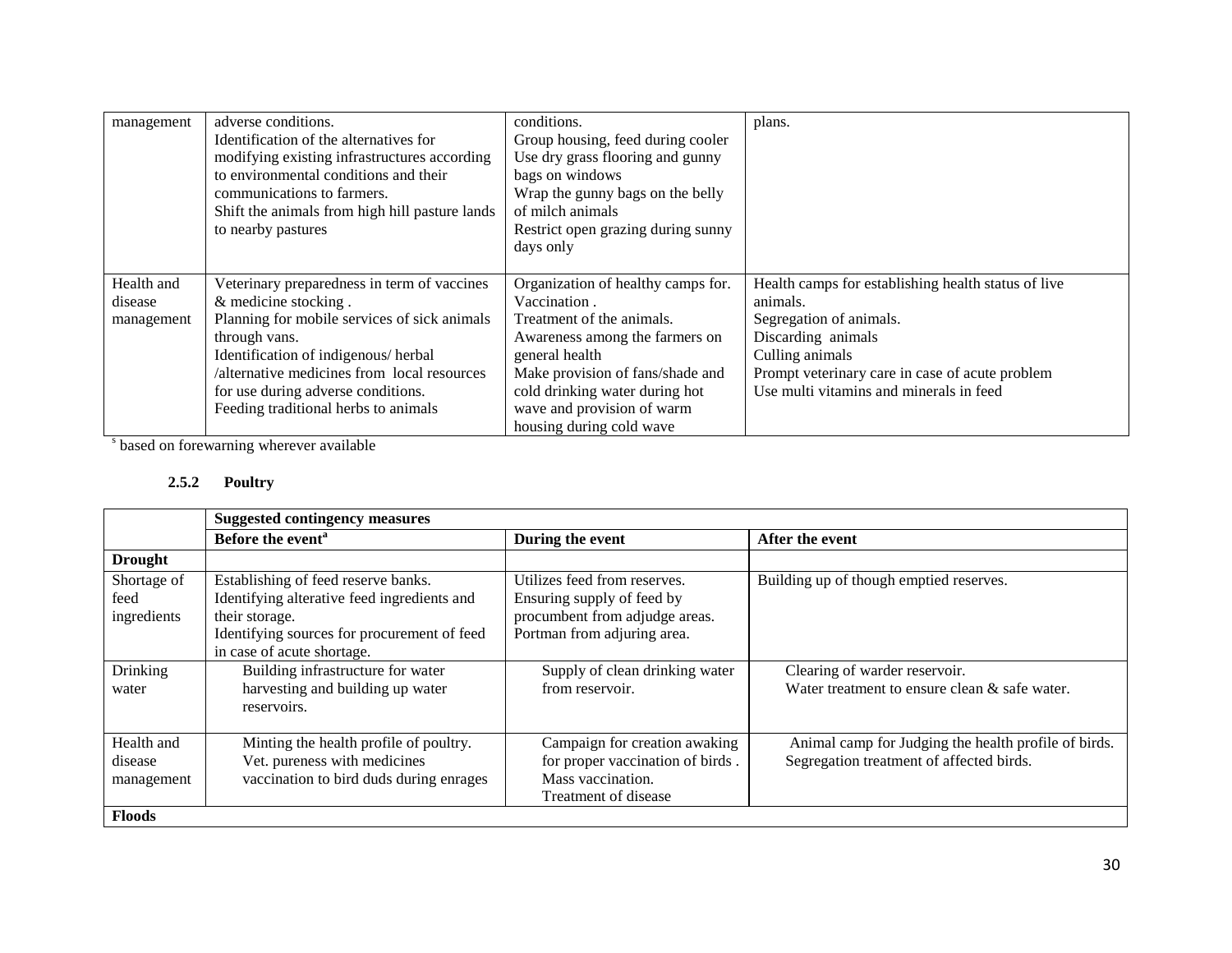| Shortage of<br>feed     | Stabilization of feed reserve banks.<br>Identifying alternative feed ingrains & there | Utilizing feed from reserves.<br>Ensuing supply of feed by procure | Building up used up reservoirs for future.              |
|-------------------------|---------------------------------------------------------------------------------------|--------------------------------------------------------------------|---------------------------------------------------------|
| ingredients             | stringy                                                                               | meant from adjuring areas.                                         |                                                         |
| Drinking                | Building information for over storage of                                              | Utilizing water from overhead                                      | Cleaning of tanks.                                      |
| water                   | water.                                                                                | reservoirs.                                                        | Treatment of waters                                     |
|                         | Treatment of water to ensure clean and safe                                           |                                                                    |                                                         |
|                         | water for birds.                                                                      |                                                                    |                                                         |
| Health and              |                                                                                       |                                                                    |                                                         |
| disease                 |                                                                                       |                                                                    |                                                         |
| management              |                                                                                       |                                                                    |                                                         |
| Cyclone                 |                                                                                       |                                                                    |                                                         |
| Shortage of             | Planning of makeshift alternation adjustment                                          | Implementation of makeshift                                        | Maintenance of existing of structure.                   |
| feed                    | in existing intrastate.                                                               | altermentive adjustment in existing                                | Expansion of prevention infrastructure                  |
| ingredients             | Building infrastructure for prevention of                                             | infrastructures.                                                   |                                                         |
|                         | birds from drawing.                                                                   | Shifting birds to neuter crested                                   |                                                         |
|                         |                                                                                       | structure                                                          |                                                         |
| Drinking                |                                                                                       |                                                                    |                                                         |
| water                   |                                                                                       |                                                                    |                                                         |
| Health and              | Minting the health profile of poultry.                                                | Campaign for creation awaking                                      | Animal camp for Judging the health profile of birds.    |
| disease                 | Vet. pureness with medicines                                                          | for proper vaccination of birds.                                   | Segregation treatment of affected birds.                |
| management              | vaccination to bird duds during enrages                                               | Mass vaccination.                                                  |                                                         |
|                         |                                                                                       | Treatment of disease                                               |                                                         |
| Heat wave and cold wave |                                                                                       |                                                                    |                                                         |
| Shelter/envir           | Proper planning for infrastructure alternation                                        | Effective implementation of plans                                  | Maintains of infrastructure.                            |
| onment                  | in existing structures during extreme                                                 | for interior environment during heat                               | Evaluation of implemented phase altering the existing   |
| management              | condition and their communication to bird                                             | and cold wave.                                                     | plans.                                                  |
|                         | rear.                                                                                 |                                                                    |                                                         |
| Health and              | Maintain health profile of birds though                                               | Organization of camps for                                          | Health camp to establish health status of living birds. |
| disease                 | regular check up.                                                                     | Vaccination.                                                       | Culling of the infected birds.                          |
| management              | Planning of mobile veterinary van.                                                    | Treatment of birds.                                                |                                                         |
|                         |                                                                                       | General health status of the birds                                 |                                                         |

#### **2.5.3 Fisheries**

|                                        | Suggested contingency measures |                                                                                                                 |                 |  |  |
|----------------------------------------|--------------------------------|-----------------------------------------------------------------------------------------------------------------|-----------------|--|--|
|                                        | Before the event <sup>a</sup>  | During the event                                                                                                | After the event |  |  |
| Drought                                |                                |                                                                                                                 |                 |  |  |
| Shallow<br>water<br>due<br>ponds<br>1n |                                | to Water harvesting structures with Up to 50% of pond surface area may be Water harvesting structures with rain |                 |  |  |
| insufficient rains /inflows            | rain                           | water impounding from covered with floating algae like azolla to water impounding from catchment areas;         |                 |  |  |